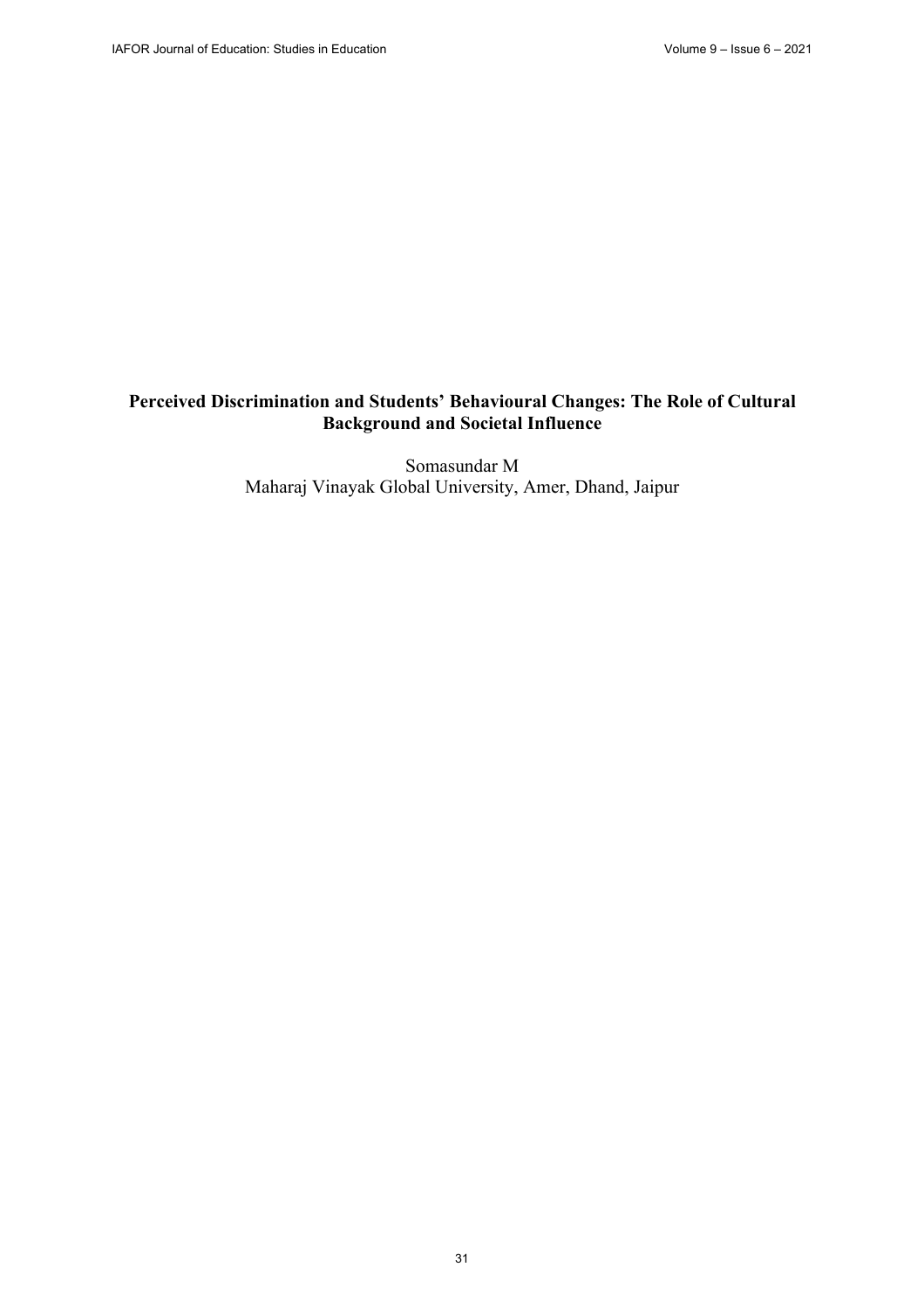#### **Abstract**

Discrimination among students in educational institutes is one of the key reasons for their behavioural changes. Research has increasingly recognized the discriminating behaviour of teachers, but the impact of perceived discrimination by teachers on students' behavioural changes has not been investigated enough. Applying a theoretical model based on Phenomenological Variant of Ecological Systems Theory (PVEST), the present study aimed to investigate the manner in which students' behavioural changes were determined by their teachers' perceived discrimination, after knowing family background and how this relationship was moderated by societal influence and cultural background. A sample survey of 215 class 8 to class 10 students studying in rural and urban schools located in Krishnagiri district in Tamil Nadu, India was administered through questionnaires and partial least squares-structural equation modeling (PLS-SEM) was used to evaluate the gathered data. Overall, perceived teacher discrimination of students based on their caste, creed, and financial background significantly influenced students behaviour. The association between students' behavioural changes and perceived discrimination was significantly influenced by cultural background. However, societal influence did not significantly change the effect of perceived students' discrimination on their behavioural changes.

*Keywords*: behavioural changes, cultural background, family background, perceived discrimination, students' societal influence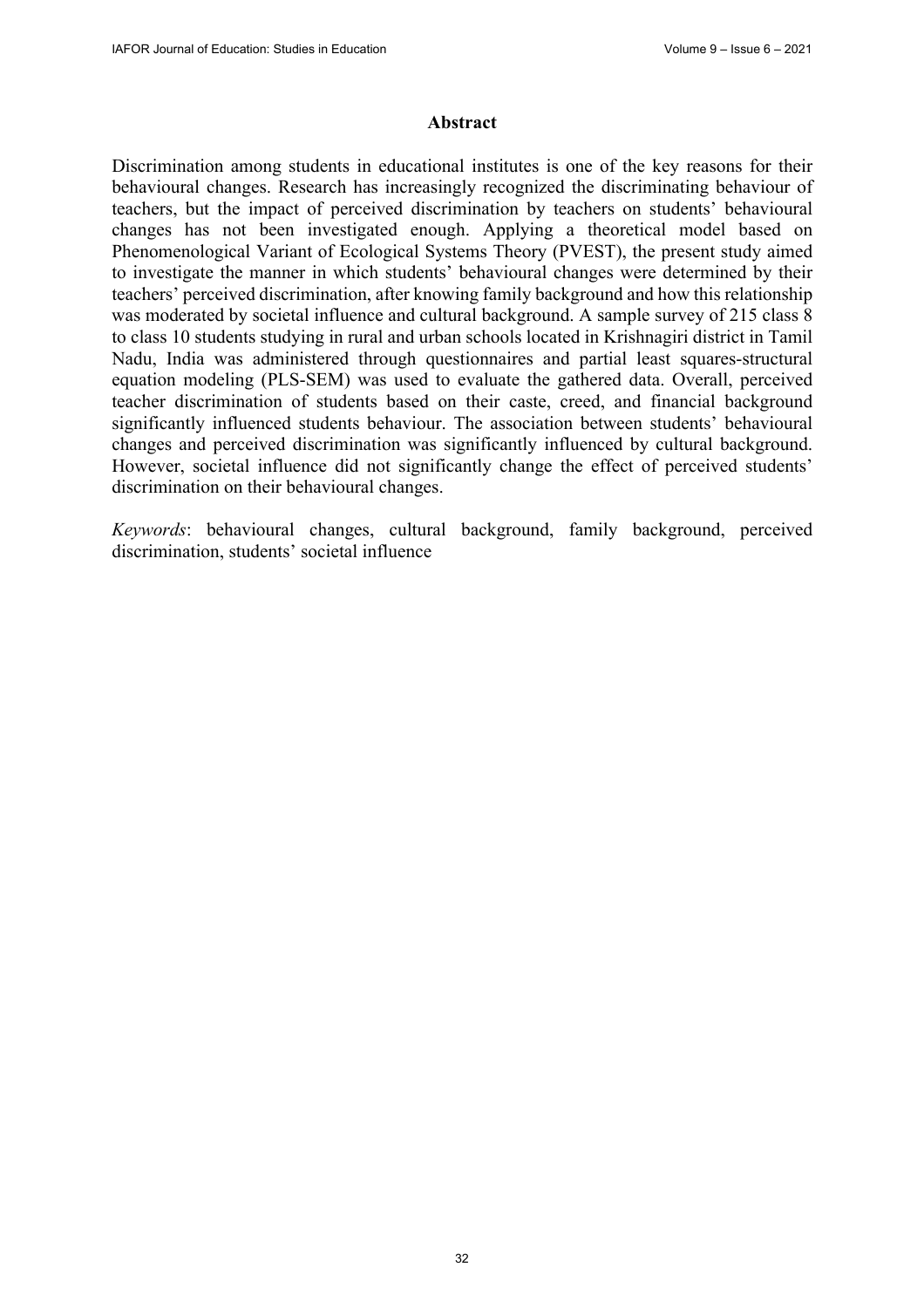Effective pedagogical environments have a direct connection with students' interactive behaviour. Perceived discrimination is a common practice across educational institutions (Hagiwara et al., 2017) and contributes to the gap in the caste and creed concerning the interactive behaviour of students (Utsey et al., 2008; Mittal, 2020). Perceived discrimination can be defined as a perceived approach wherein personal characteristics (e.g. physical appearance and sexual orientation), attributes (e.g. gender and race), and other social factors are used to differentiate or exclude a person or a group of persons (Giurgiu et al., 2015). The discrimination of students by teachers based on caste and creed is considered as differential and biased treatment (Carter et al., 2017). Multiple negative outcomes such as mental health and physical health deteriorations, negative social interactions, etc., are primarily caused by perceived discrimination (Brondolo et al., 2009). The classroom environment is compromised and interactive behaviour between students and teachers is affected negatively by teachers' discriminating behaviour (Jennings and Greenberg, 2009). Discriminatory attitudes of teachers result in students' reduced sense of belonging, disengagement from classroom teaching all of which can hinder students' behaviour in educational institutions (Kidger et al., 2016). In addition, previous studies have stated that discriminating behaviour in educational institutes affects the students' academic performance and psychological behaviour (Alvarez et al., 2004; Cogburn et al. 2011; Sisask et al., 2014; Banerjee et al., 2018).

Factors that might buffer or prompt discrimination among students and the influence of teachers' discrimination on students' learning outcomes and behavioural changes must be recognized by teachers and counsellors (Sehgal et al., 2017). Among Indians, cultural backgrounds and societal factors affect sensitivity to perceived discrimination (Wu et al., 2015; Yasui et al., 2015). Thus, the experience of perceived discrimination is not determined by caste and creed, but by the overlap of cultural background and societal influence (Assari and Lankarani, 2017). As the value system, attributions and standards of each intersectional group are unique, the causes and effects of the same perceived discriminating experiences may be different (Caldwell et al., 2013).

Several studies have illustrated that students face discrimination based on religion, socioeconomic status, and gender which includes religion-based bullying of students by teachers, discrimination in seat arrangements and exclusion based on gender (Ramachandran and Naorem, 2013; Dupper et al., 2015; Robnett, 2016). Caste-based discrimination was evident in schools from Telangana and Andhra Pradesh where students were denied from participating in extracurricular activities such as sports, cultural activities, and so forth. (Dongre, 2017). The discrimination of primary school students based on socio-demographic factors like age, family background and parenting styles were reported in Mangalore, India (Joseph et al., 2021). Although there are abundant studies on the conflict-inducing approach of teachers, studies focusing on the discriminating behaviour of teachers are scarce and scattered (Ali et al., 2019). Despite the fact that some studies have considered the relationship between teacher-student relationship and students' perceived discrimination, the effect of perceived discrimination by teachers on students' behavioural changes has not been investigated enough. In addition, though perceived discrimination is quite prevalent among students (Rosenbloom and Way, 2004), investigation regarding differences in family background, cultural background and societal influence concerning the impact of teachers' discrimination on students' behavioural changes is limited (Bryan et al., 2018). Moreover, studies that developed and utilized an integrated framework investigating the components (environmental and individual characteristics) that control the consequences of perceived discrimination on students' behavioural changes are not adequate (Williams & Bryan, 2013; McGee & Pearman, 2014). Furthermore, studies with larger sample sizes to test moderations of perceived students'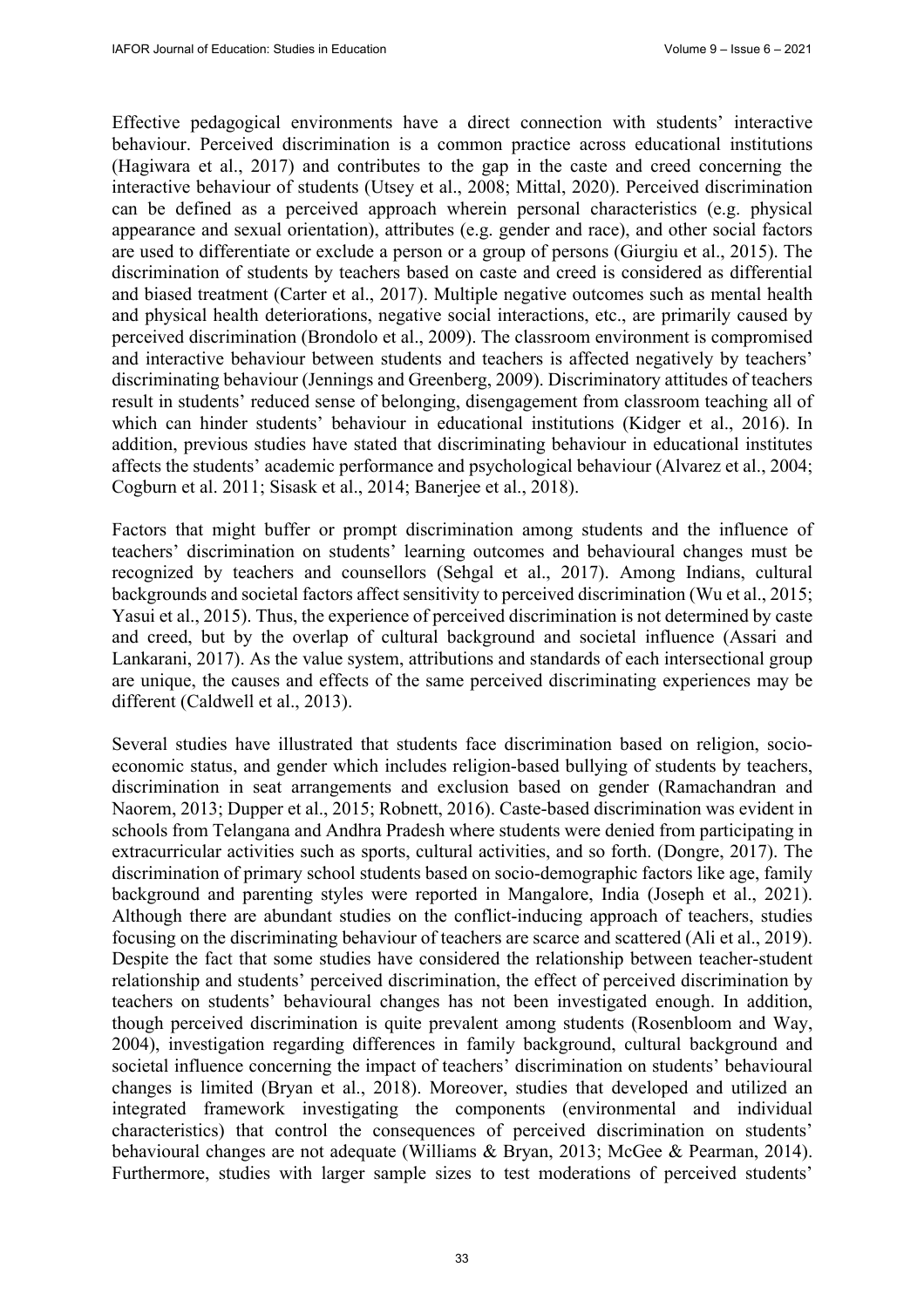discrimination on students' behavioural changes are needed. The present study is unique because it explores students' behavioural changes.

Thus, to fill the relevant research gaps, the present study aimed to explore the effect of perceived discrimination by teachers on behavioural changes among students after controlling for family background. Besides, the study aimed to assess whether cultural background and societal influence controlled the association between students' behavioural changes and perceived discrimination. Identification and examination of elements that control the consequences of teachers' perceived discrimination on students' behavioural changes can support the formulation of relevant precautionary measures. Considering the past studies on sensitivity to discrimination (Wildhagen, 2011; Slobodin et al., 2021), this study anticipated a wider impact of perceived discrimination on students' behavioural changes in the presence of moderators.

#### **Theoretical Underpinnings**

Utilizing integrated frameworks that highlight the mechanisms and cause and effect relationship, is vital for academic performance. This is specifically applicable when student outcomes are considered because of risk factors based on individual and environmental characteristics. Hence, this study turns to the Phenomenological Variant of Ecological Systems Theory (PVEST) (Spencer, 1995), which posits the role of contextual influence (social, cultural and family) on the development of young people (Spencer 1999). In the context of the PVEST framework, the significance of examining risk factors (e.g., caste-based discrimination) and how they have been linked to negative outcomes has been highlighted (Spencer et al., 2003). The effect of perceived school-based discrimination of students by teachers is examined in this study and it is theorized as total stress involvement in the PVEST framework. Such stress engagement might be associated with negative outcomes for youth in academic settings. Then again, perceived caste-based discrimination of youth might be linked to more adaptive outcomes by the protective element of culture-family socialization.

**Discrimination as a risk factor for behavioural outcomes.** The differential treatment due to race, religion, caste, creed and economic backgrounds is termed discrimination (Smart Richman and Leary, 2009). Unfortunately, in the present scenario, educational institutions have become one of the common spaces for all kinds of student discrimination. Caste and economic backgrounds are listed as the main bases of discrimination in the Indian education system (Desai and Kulkarni, 2008). Discrimination based on caste, creed and economic backgrounds in Indian educational institutions has been prevalent for decades. The physical elimination and biased attitude of teachers towards the predicament of ostracized pupils is forcing several learners to behave negatively and despite functional preventive interventions, little is being done by administrations to address the issue (Sitlhou, 2017). Any such injustice taking place in educational institutions affects the academic outcomes, psychological health, and school engagement of the students.

A negative teacher-student relationship, including a perceived bias, predicts poorer behavioural functioning in adolescents (Hamre and Pianta, 2001). Jain and Narayan (2011) highlighted the discrimination faced by the students based on their religious beliefs. Ramachandran and Naorem, (2013) pointed out that the students belonging to lower caste were not permitted to seat adjacent to an upper caste student. Further, the biases faced by backward caste students were demonstrated by Kurian (2015). Additionally, Wenz and Hoenig (2020) also illustrated the discrimination against the students. However, all these studies failed to assess the impacts on student outcomes. Few studies like Ingul et al. (2012) reported that the psychological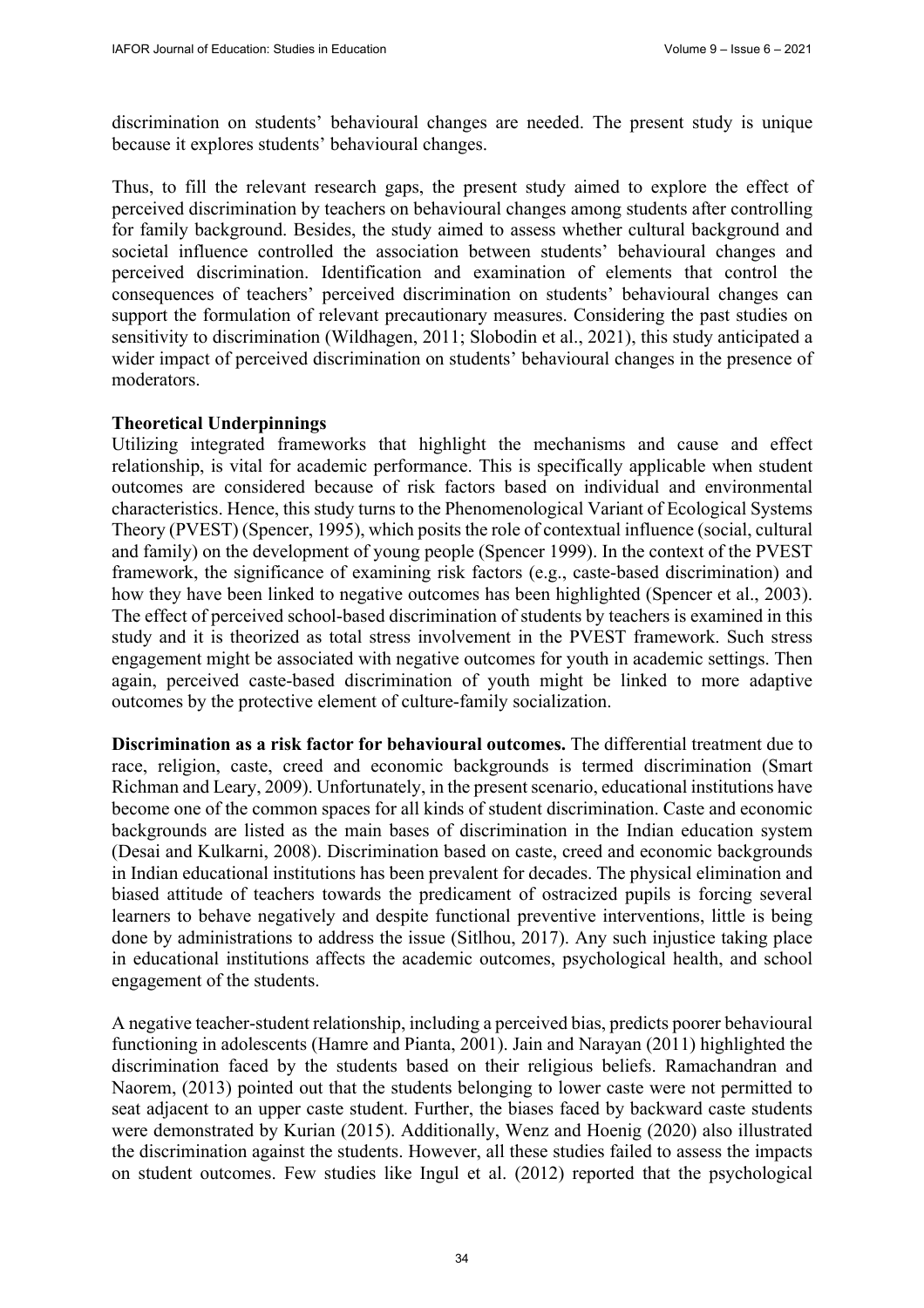adjustment due to bias led to negative perceptions about the school that in turn resulted in reduced students' interactive behaviour. Rueger and Jenkins (2014) highlighted diminished physical and mental health as a result of discrimination among students. Thus, persistent discrimination based on caste, creed and economic background ultimately results in negative behavioural outcomes, even in the education sector (Ali et al., 2019). The below-mentioned hypothesis is formulated based on the discussion:

# *H1: There is a significant impact of perceived discrimination of students by teachers based on caste, creed and economic backgrounds on students' behavioural changes*

**Role of family background, cultural background and societal factors**. Based on the academic resilience outlook, moderating the relationship is one of the individual and environmental characteristics that affect the association between outcomes and risk factors (García-Izquierdo et al., 2018). Students' overall success and academic performance is determined by their family background, which is largely expressed as the socioeconomic status (Adeyemo and Kuyoro, 2013). Besides, a substantial association between the prevalence of behavioural problems in students and their family background in terms of parents or caretakers being alcoholic or absent is evident in literature (Jogdand and Naik, 2014). Discrimination among students is reportedly predicted by a low socio-economic status (Jackson et al., 2012). Previous studies have examined family background as an individual variable that may modify student outcomes (Lee et al., 2015). Students belonging to marginalized families are more likely to experience behavioural changes caused by perceived discrimination by teachers (OECD, 2017).

Researchers have emphasized that cultural background has theoretical groundwork in the social identity theory (Tajfel and Turner, 1986), theorizing that the risk outcome of perceived discrimination may be mitigated for individuals who identify with their cultural background (Phinney, 2003). However, in the context of educational institutions, previous studies also suggest that identification with a cultural background may result in negative student outcomes due to increased awareness of negative labels and little importance of positive societal influence on the cultural background (Oyserman, 2008; Wildhagen, 2011). For instance, in a longitudinal study by Cheng and Klugman (2010), students possessing a minority cultural background had lower connectedness to schools. Banerjee et al. (2018) highlighted the prevalence of discrimination by teachers based on students' cultural background, which buffered the influence of perceived discrimination on students' learning outcomes. Although perceived discrimination may exist in multiple contexts, all forms represent different degrees of risks to various types of social identity needs, which relate to changes in behavioural outcomes (Verkuyten et al., 2019). Consistent with the role of these factors in existing literature, this study offers the following hypothesis.

## *H2: Cultural background and societal influence moderates the effect of perceived discrimination by teachers on students' behavioural changes*

The conceptual framework proposed here builds on the perceived discrimination of students that has been supported by theoretical perspectives to act as a direct antecedent of students' behavioural changes when controlling for family background. The alternative framework builds on the idea that cultural background and societal influence will moderate the association between students' behavioural changes and their perceived discrimination. These propositions are illustrated in Figure 1.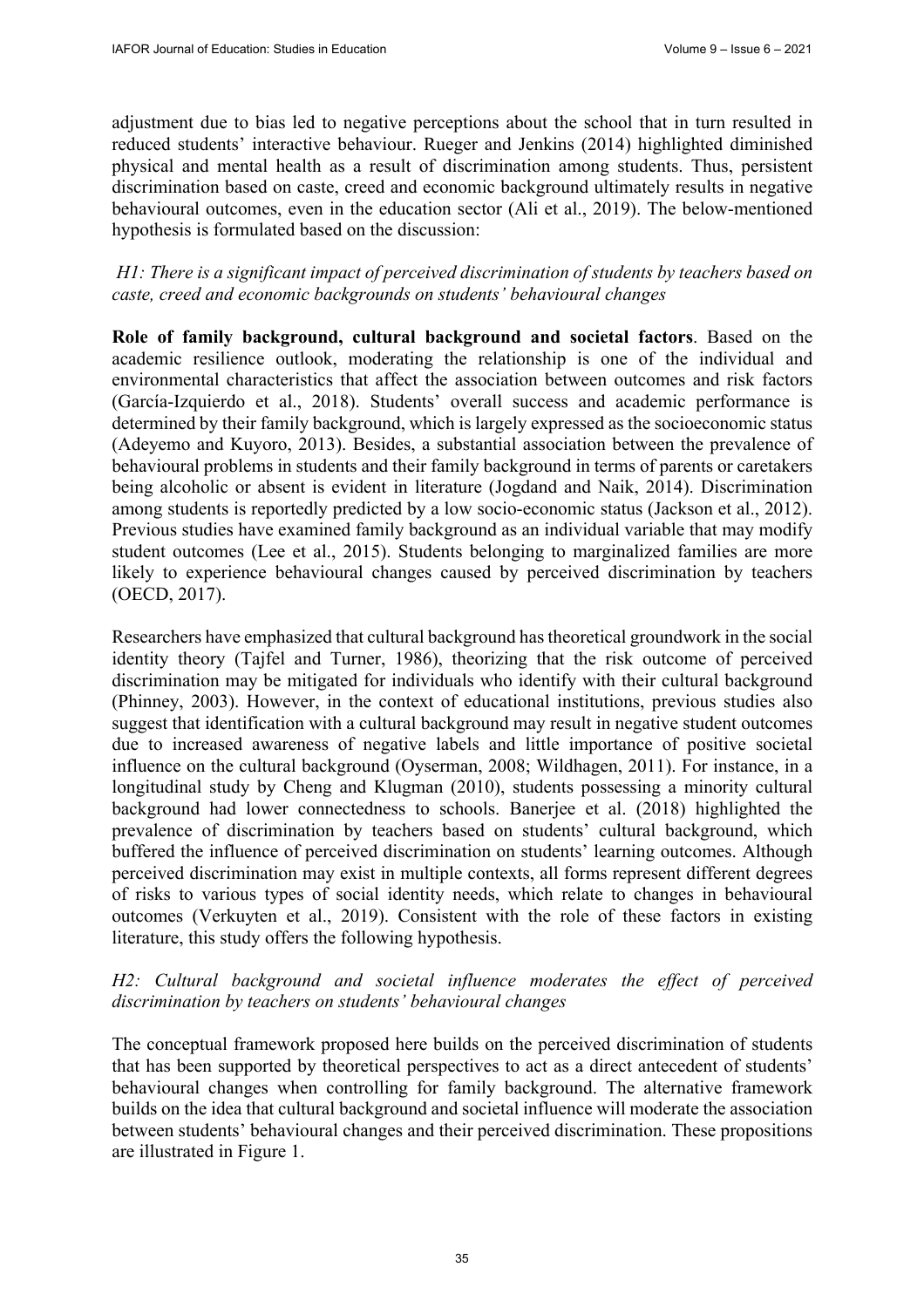# **Figure 1**

*Theoretical Framework of the Present Study* 



#### **Materials and Methods**

#### **Sampling Procedure and Survey Administration**

The present study used a quantitative research method and adopted a random sampling procedure to collect data through a survey done on school students from class 8 to class 10 studying in one rural school and one urban school located in Krishnagiri district in Tamil Nadu, India. In total, 215 questionnaires were found useful for further analysis. The student sample included 116 males (54.0%) and 99 females (46.0%). Most of the students were aged between 16 and 18 years (63.3%). The sample included 113 class 10 students (52.5%), 58 class 9 students (27.0%) and 44 class 8 students (20.5%), respectively. The student sample included 66 family heads as skilled workers (30.7%), 60 as farmers (27.9%), 44 as unskilled workers (20.7%), 39 as government employees (18.1%) and 6 were unemployed (2.8%).

#### **Research Instrument**

This study included one exogenous variable: Perceived discrimination of students. The endogenous variable was students' behavioural change. Cultural background and societal factors are used as moderating variables. Family background is used as the control variable. This study employed a structured questionnaire consisting of 30 items that measured five variables used in the study. Some questionnaire items were negatively framed to check the response bias. The first couple of statements were designed to understand perceived students' discrimination by adapting eight items from Fox and Stallworth (2005), Gelisli (2007) and Ali et al. (2019). Meanwhile, to measure behavioural changes of students, six items were adapted from Ali et al. (2019). Besides, societal factors and cultural background were explained by six and three items by Soric (2011). Moreover, to assess family background, three categorical items were adapted by Sun and Shek (2012) and Ali et al. (2019). All the variables, except for the family background, were assessed through a 5-point Likert scale, wherein strongly disagree was indicated by 1 and strongly agree was indicated by 5.

## **Data Analysis**

The partial least squares (PLS)-structured equation modelling (SEM) technique was used to analyse the data, inspect the latent constructs used in the measurement model, and test the interactions between latent constructs and moderators in the structural model, as indicated in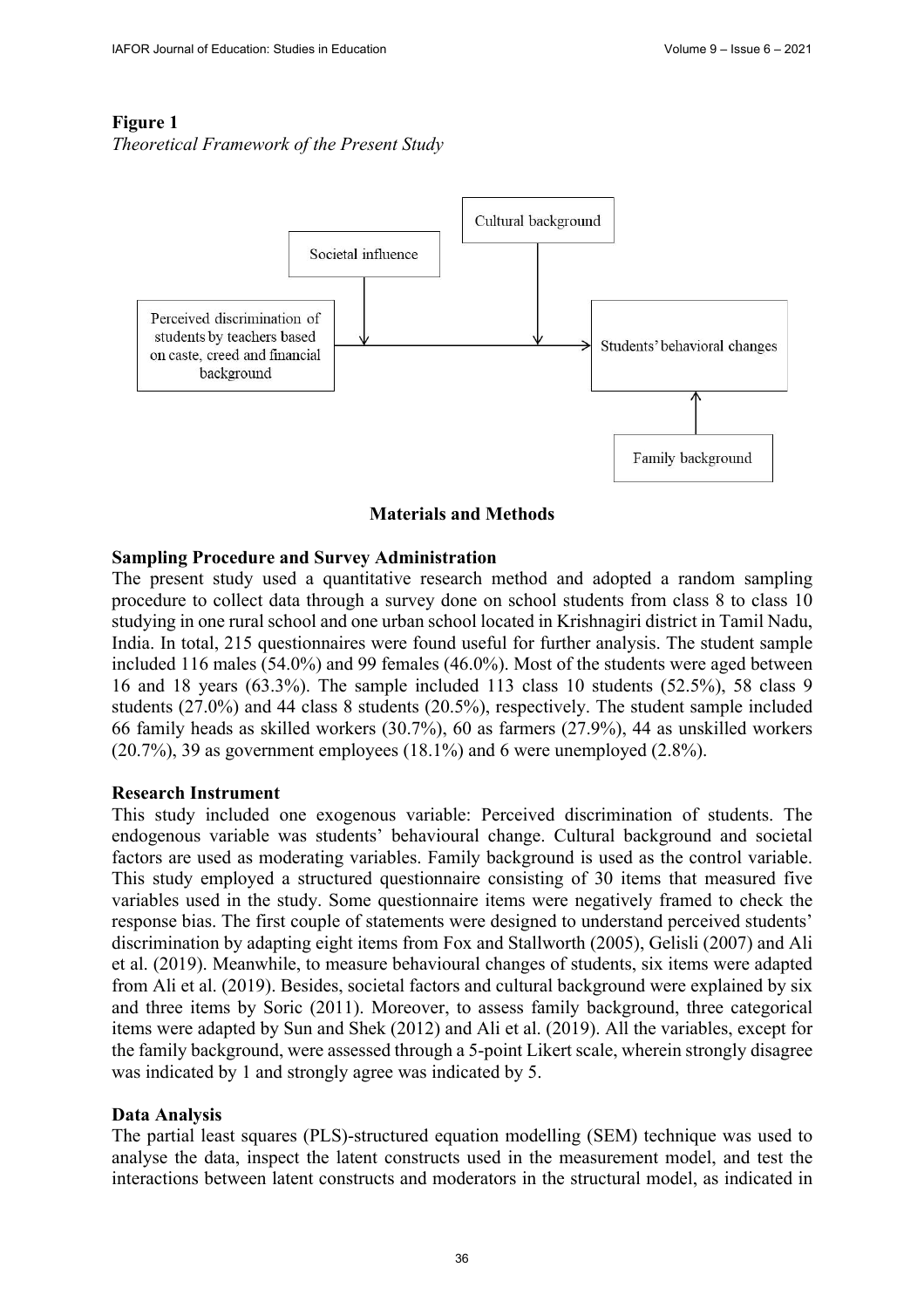Figure 1. A three-step process was followed in which  $R^2$  and sizes of effects for "perceived" teachers' discrimination" on "students' behavioural changes" were evaluated. First, the model was run without the moderators (cultural background and societal influence); secondly, the direct effects of "cultural background" and "societal influence" on students' behavioural changes were measured; and thirdly, "cultural background" and "societal influence" were incorporated and moderator effect was assessed. Following guidelines from Streukens and Leroi-Werelds (2016) for estimating the statistical significance of path estimates using PLS-SEM, bootstrapping technique was executed using 10,000 sub-samples to increase the degree of precision. SmartPLS and IBM SPSS were employed to analyze the data and generate the results.

#### **Results**

#### **Analysis of the Measurement Model**

The measurement model was assessed by the study to ensure relevant reliability, composite reliability, and construct validity of the scales used. The various items of latent variables were subjected to confirmatory factor analysis (CFA) to assess overall fitness of the measurement model. The result of the factor analysis of the study constructs is illustrated in Table 1. Average variance extracted (AVE) values and factor loading values were found greater than 0.50, thereby ensuring convergent validity (Fornell and Larcker, 1981). Composite reliability (CR) of the variables was above the threshold of 0.70 and it ranged between 0.78 and 0.81 (Hair et al., 2017). It can be inferred that constructs had high internal consistency for items associated with each variable. The remaining constructs were eliminated as the AVE values were less than 0.50.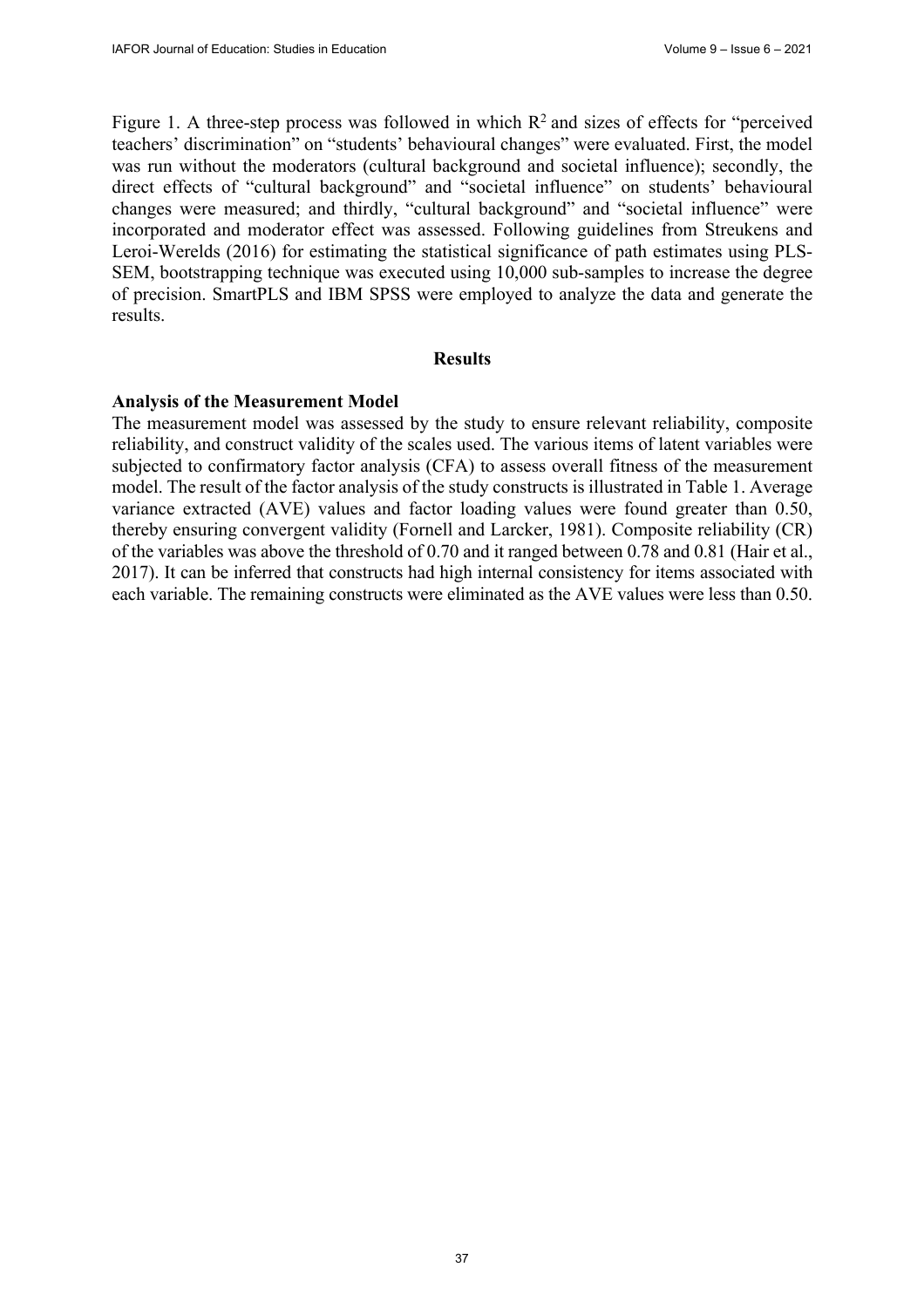#### **Table 1**

*Reliability and Validity Outcomes* 

| <b>Latent constructs</b>                               | <b>Cronbach's</b><br><b>Alpha</b> | Factor<br>loading | CR   | <b>AVE</b> |
|--------------------------------------------------------|-----------------------------------|-------------------|------|------------|
| Perceived teachers' discrimination                     | 0.65                              |                   | 0.81 | 0.59       |
| DS1 Teachers don't answer my questions in the<br>class |                                   | 0.81              |      |            |
| DS3<br>Teachers make disrespectful comments            |                                   | 0.82              |      |            |
| towards me in the class because of my caste            |                                   |                   |      |            |
| DS8 I feel that teachers always pay attention to       |                                   | 0.66              |      |            |
| students of higher caste                               |                                   |                   |      |            |
| <b>Cultural background</b>                             | 0.60                              |                   | 0.80 | 0.66       |
| CF1 I have some beliefs that affect my interaction     |                                   | 0.76              |      |            |
| with students of other caste                           |                                   |                   |      |            |
| CF3 The curriculum provided by my school is            |                                   | 0.87              |      |            |
| based on different cultural backgrounds                |                                   |                   |      |            |
| <b>Societal influence</b>                              | 0.60                              |                   | 0.78 | 0.54       |
| SF3 I am disciplined at school because I am            |                                   | 0.74              |      |            |
| disciplined at home                                    |                                   |                   |      |            |
| SF4 I interact with students of different caste        |                                   | 0.69              |      |            |
| SF5 The society has been the primary influence in      |                                   | 0.78              |      |            |
| my life regarding how I feel about people of other     |                                   |                   |      |            |
| caste                                                  |                                   |                   |      |            |
| <b>Students' behavioural changes</b>                   | 0.60                              |                   | 0.78 | 0.54       |
| BCS1 I am not interested in listening to lectures in   |                                   | 0.78              |      |            |
| the class                                              |                                   |                   |      |            |
| BCS2 I like to talk to my friends during the class     |                                   | 0.69              |      |            |
| BCS5 I do not submit class assignments                 |                                   | 0.74              |      |            |

Note: CR=composite reliability; AVE=average variance extracted

A test of discriminant validity was assessed for all construct variables in the model. The analysis presented in Table 2 shows that the AVE square root values of each construct were higher than the multiple correlation values for the respective constructs, which demonstrated the discriminant validity of all construct variables in the model (Hair et al., 2017).

#### **Table 2**

*Discriminant Validity Indicators*

| Construct                               | <b>BCS</b> | CВ   |      | SF   |
|-----------------------------------------|------------|------|------|------|
| Behavioural changes (BCS)               | 0.73       |      |      |      |
| Cultural background (CB)                | 0.45       | 0.81 |      |      |
| Perceived teachers' discrimination (DS) | 0.64       | 0.37 | 0.77 |      |
| Societal influence (SF)                 | 0.70       | 0.34 | 0.62 | 0.74 |

The Heterotrait-Monotrait (HTMT) criterion was also used to assess discriminant validity. The analysis presented in Table 3 demonstrates that the HTMT values were below 0.90, thereby confirming the absence of any issues on discriminant validity (Fornell and Larcker, 1981). Thus, the variables were distinctly different from each other. Therefore, discriminant validity was achieved.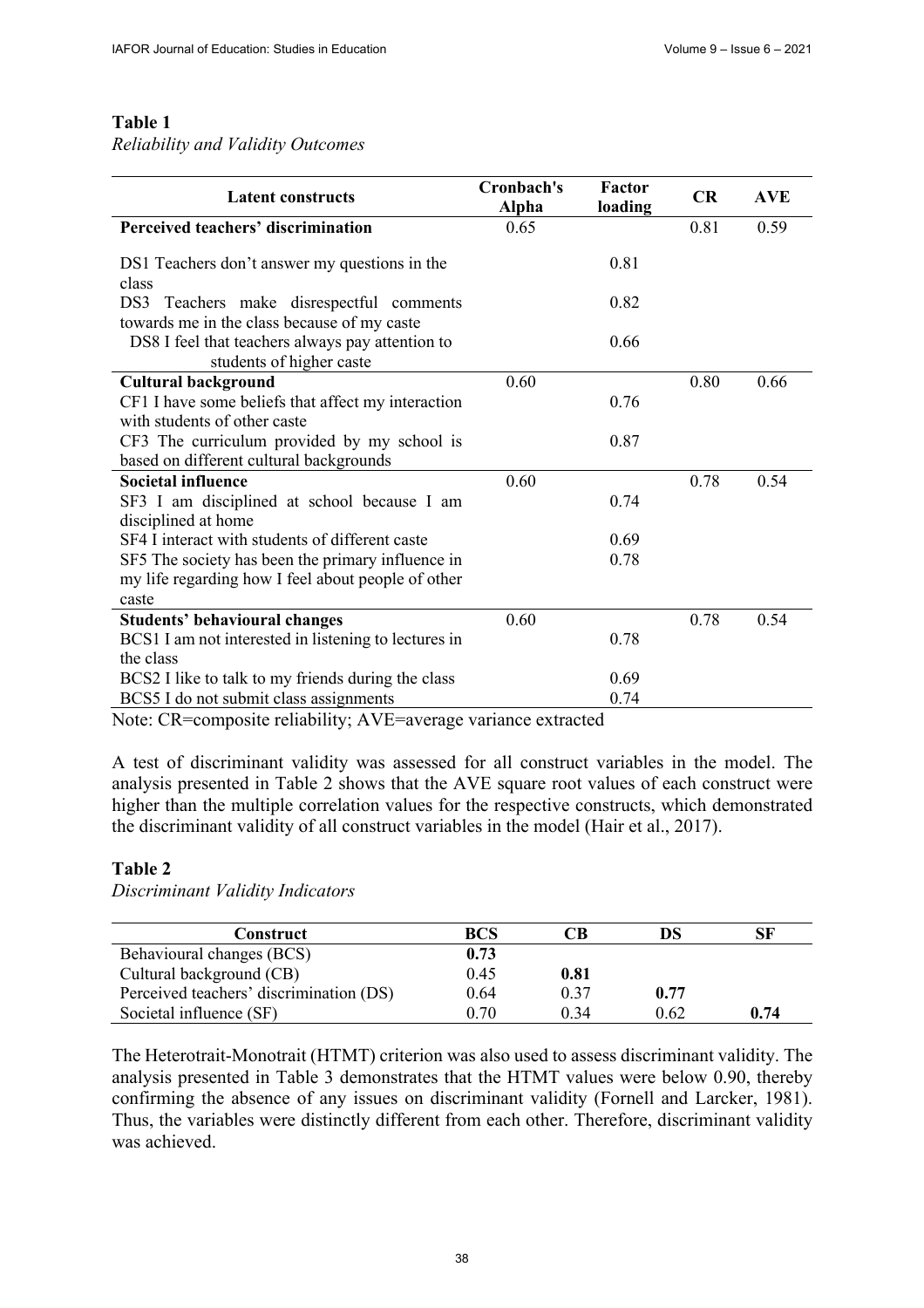|                             | <b>Behavioural</b><br>changes | <b>Cultural</b><br>background | <b>Discrimination</b> | <b>Societal</b><br>influence |
|-----------------------------|-------------------------------|-------------------------------|-----------------------|------------------------------|
| Behavioural<br>changes      |                               |                               |                       |                              |
| Cultural<br>background      | 0.82                          |                               |                       |                              |
| Perceived<br>discrimination | 0.88                          | 0.64                          |                       |                              |
| Societal influence          | 0.83                          | 0.61                          | 0.88                  | $\overline{\phantom{0}}$     |

#### **Table 3**

| Heterotrait-Monotrait Ratio (HTMT) |  |
|------------------------------------|--|
|                                    |  |

#### **Analysis of the Structural Model**

Based on the assessment of the measurement model, the reliabilities and validities of the present model are confirmed, from which the structural relationships and significance of the hypotheses are established. The  $Q^2$  value was greater than zero for the endogenous construct, indicating an adequate predictive relevance of the model (Geisser, 1975) (Table 4). The level of perceived students' discrimination can be explained by 61.0% variation in students' behavioural changes, thereby explaining nearly moderate to high variance (Chin, 1998) (Table 4).

Further, the PLS-SEM allows for identifying the significance of the relationships between the variables. In considering their effect on each other, the association between students' behavioural changes and perceived discrimination showed a highly (0.29) significant effect in the model (Figure 2), thereby confirming H1. Concerning the influence of moderating variables on the association between dependent and independent latent variables, the results showed that cultural background significantly but negatively moderates the effect of perceived students' discrimination on behavioural changes ( $\beta$  = -0.12, T = 2.13, p < 0.001), implying that cultural background can significantly reduce the effect of perceived students' discrimination on their behavioural changes. However, it was also observed that societal influence did not significantly increase or decrease the effect of perceived students' discrimination on their behavioural changes ( $\beta$  = 0.03, t = 0.70, p > 0.05) (Table 4).

#### **Table 4**

| DV     | $\mathbf{I}$ $\mathbf{V}$ |    | Hypothesis Path estimates | t-Value | Significance<br>(result) | $\mathbf{R}^2$ | $\mathbf{O}^2$ |
|--------|---------------------------|----|---------------------------|---------|--------------------------|----------------|----------------|
| BCS DS |                           | H1 | $0.29***$                 | 4.47    | Supported                | 0.61           | 0.30           |
|        | $DS*CB$                   |    | $-0.12$ <sup>*</sup>      | 2.13    | Supported                |                |                |
|        |                           | H2 |                           |         |                          |                |                |
|        | $DS*SF$                   |    | 0.03                      | 0.70    | Not supported            |                |                |

*Structural Paths and Related Indicators* 

The PLS-SEM allows for further analysis through bootstrapping (see Table 5) in identifying the direct relationships between the variables. Based on PLS-SEM procedure of direct effects, it is established that the direct effects (cultural background  $\rightarrow$  students' behavioural changes:  $β= 0.18$ , t = 3.39; societal influence  $\rightarrow$  students' behavioural changes:  $β = 0.43$ , t = 7.86; family background  $\rightarrow$  students' behavioural changes:  $\beta = 0.13$ , t = 2.01) were significant.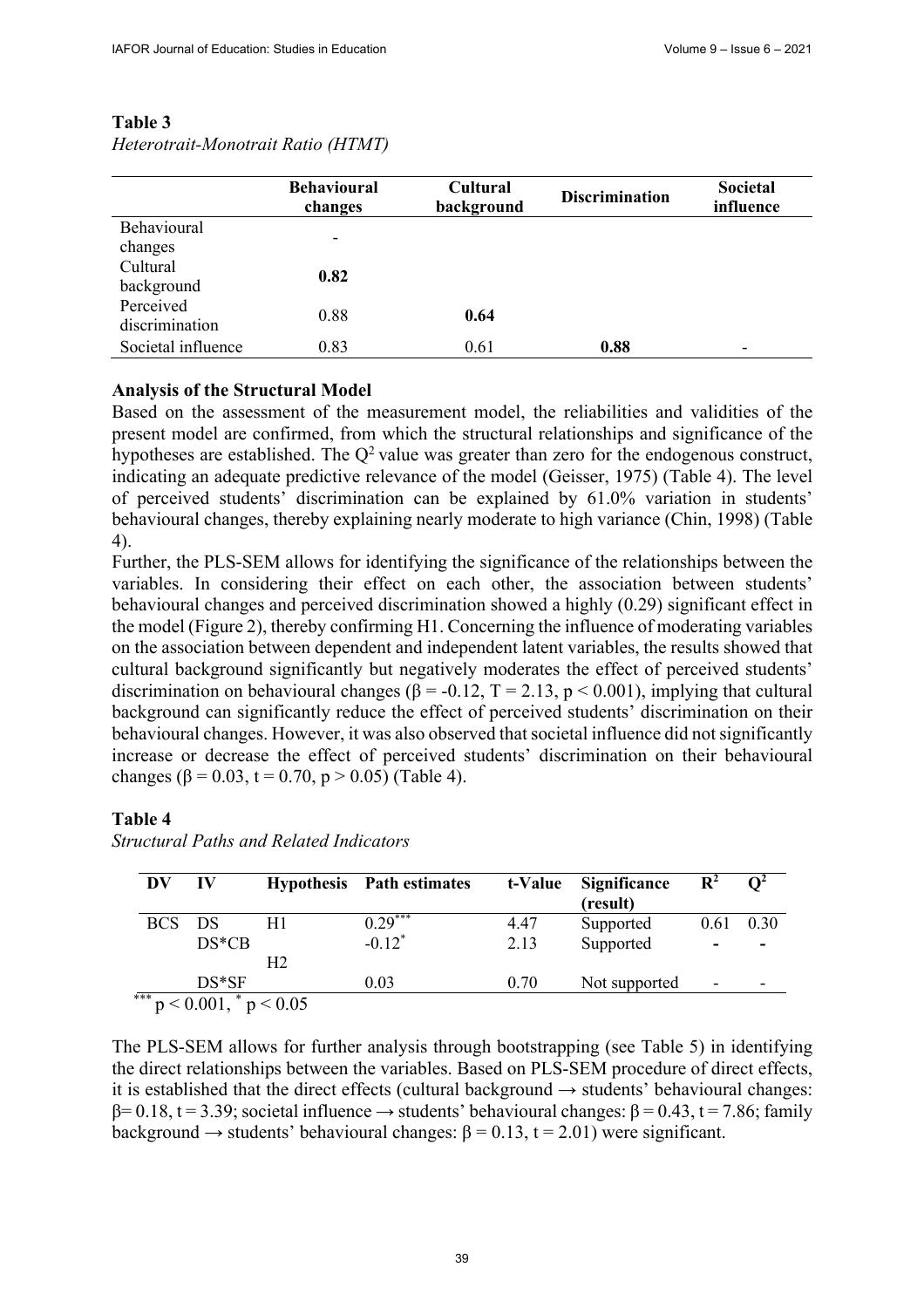#### **Table 5**

|                                            |      | <b>Sample</b>                        |                   |               |
|--------------------------------------------|------|--------------------------------------|-------------------|---------------|
|                                            | B    | <b>Standard Deviation</b><br>(STDEV) | <b>Statistics</b> | <b>Values</b> |
| Cultural background -> Behavioural changes | 0.18 | 0.05                                 | 3.39              | 0.00          |
| Family background -> Behavioural changes   | 0.13 | 0.05                                 | 2.01              | 0.04          |
| Societal influence -> Behavioural changes  | 0.43 | 0.05                                 | 7.86              | 0.00          |

### *Bootstrapping Direct Effects at 95% Confidence Intervals (CIs)*

# **Figure 2**

*SEM Model for the Study*



## **Moderating Effects**

The role of cultural background and societal influence as moderators between perceived discrimination of students was their behavioural changes were tested (Table 6). An effect size of predictors in each case was assessed following Cohen's  $f^2$  criteria. The results demonstrate that the second case and third case in which direct and the moderating (cultural background) interaction effects were created, reported a higher effect size in comparison to other scenarios. The results indicated an  $f^2$  value of 0.12 reflecting a small effect size (Cohen, 1988); thereby partially confirming hypothesis H2.

## **Table 6**

*Moderation Effects*

| <b>State of model testing</b>                     | <b>Effect size</b> |
|---------------------------------------------------|--------------------|
| Model without cultural background                 | 0.031              |
| Model without societal influence                  | 0.025              |
| Model with cultural background as a direct effect | 0.074              |
| Model with societal influence as a direct effect  | 0.287              |
| Model with cultural background as a moderator     | 0.121              |
| Model with societal influence as a moderator      | 0.003              |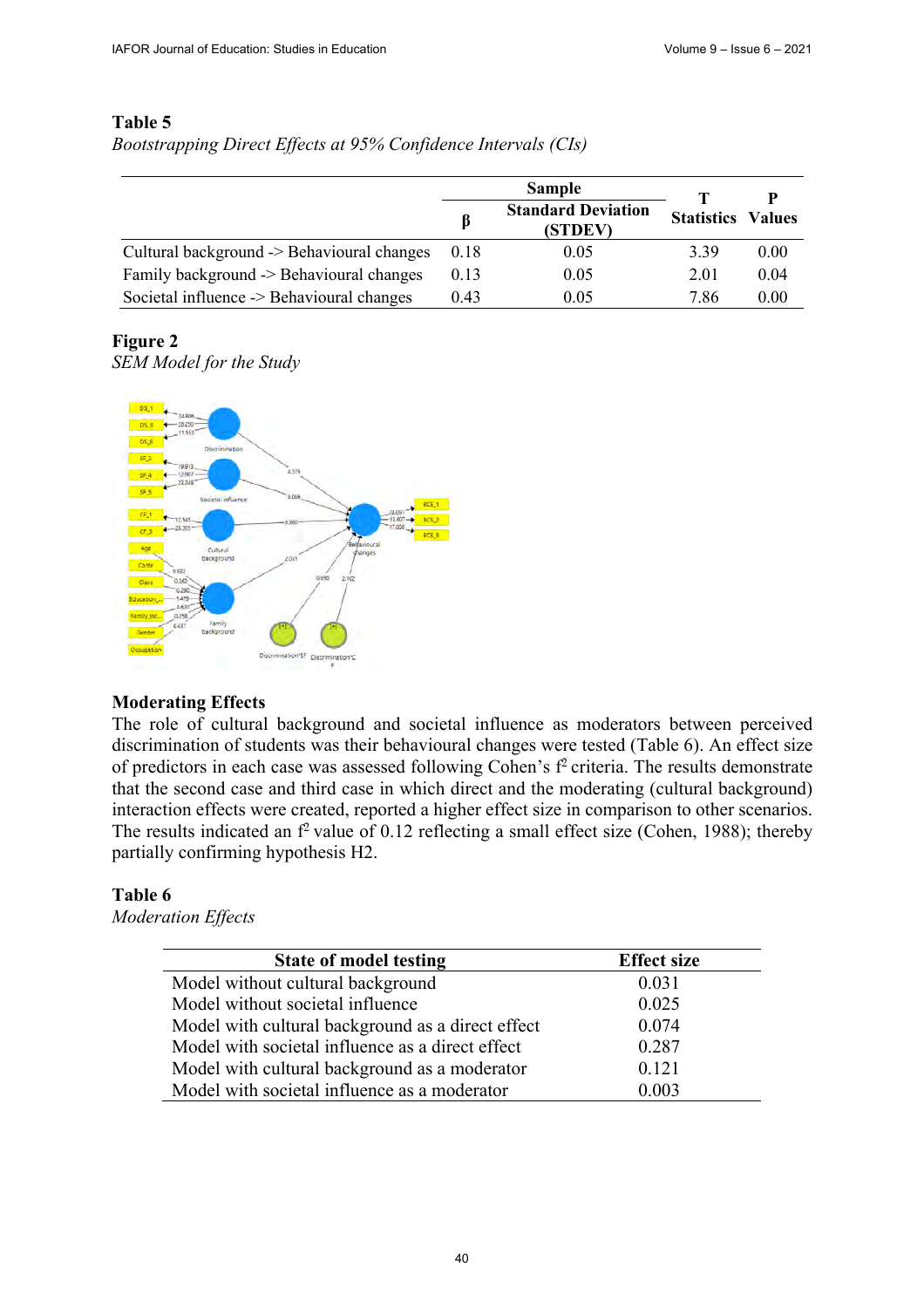#### **Discussion**

While research has consistently focused on discrimination based on caste and creed, less is known about specific discrimination sources in different settings, including institutional contexts. The present study focused specifically on perceived teacher discrimination. The present research analysed the effects of teachers' perceived discrimination on students' behavioural changes when controlling for family background. Besides, this study examined whether cultural background and societal influence moderated the effects of school-based discrimination on students' behavioural changes. This study focused on the Indian sample to understand how perceived teacher discrimination based on caste, creed and financial background of students may be associated with their behavioural changes.

In the present study, specifically, the empirical evidence that perceived discrimination by teachers (0.29) significantly affects students' behavioural changes suggests that higher discrimination strengthens behavioural changes in students. This finding is indicative of declining in students' interest to listen in the classes as a result of discrimination. Alfaro et al. (2009) proposed similar arguments by stating that students who suffered discrimination by teachers showed little interest in their studies, curiosity and perseverance. Additionally, discrimination also significantly affects students' interest to obey rules in the classroom. Smalls et al. (2007) established that discriminated students possibly exhibit truant behaviour at school. Discriminating behaviour is intolerable, even among educated professionals, and adversely affects student outcomes (Borrazzo, 2005; Haider and Hussain, 2014). Here, this finding contributes to the previous studies which reported that perceived discrimination by teachers is a basic determinant of behavioural changes in students (Huynh and Fuligni 2010; Jain and Narayan, 2011; Dupper et al., 2015). The exclusion and discrimination based on caste were also highlighted by Dostie and Jayaraman (2006). This kind of discrimination was also pointed out by Ramachandran and Naorem (2013) who highlighted segregated seating arrangements of backward and forward caste students in a classroom as an example of perceived teacher discrimination. Moreover, Kumar (2016) claimed that the humiliation and discrimination in schools based on the caste of the students was a reality in the Indian education system. Additionally, girls in the backward caste were considered as less fit to study (Kurian, 2015). Murray-Harvey and Slee (2007) and Stephan and Stephan (2013) argued that factors that profoundly affect students' psychological behaviour and learning originate from the discriminating attitude of teachers. However, the present finding is different from the findings by Bibi and Karim (2015) and Ali et al. (2019) where it was observed that students' learning outcomes and psychology were not influenced by teachers' perceived discrimination.

Moreover, regarding perceived teacher discrimination, this study empirically established that the association between students' behavioural outcomes and perceived discrimination was controlled by cultural background in a significant, but negative manner. This finding established that the effects of teachers' perceived discrimination on students' behaviour would be mitigated by cultural background. This outcome is consistent with Banerjee et al. (2018), who posited that the influence of perceived discrimination on academic performances of students was weakened by cultural socialization. The cultural background has been associated with better performance of school students. Assari and Caldwell (2018) reported that cultural socialization diminished the risk for greater behavioural changes in students due to experiencing discrimination in the classroom by teachers. The authors argued that individual and environmental intersection is required to comprehend the role of discrimination on students' behavioural changes (Chavous et al., 2008). Theoretical perspectives on socialization might facilitate our understanding of why cultural background may matter in the influences of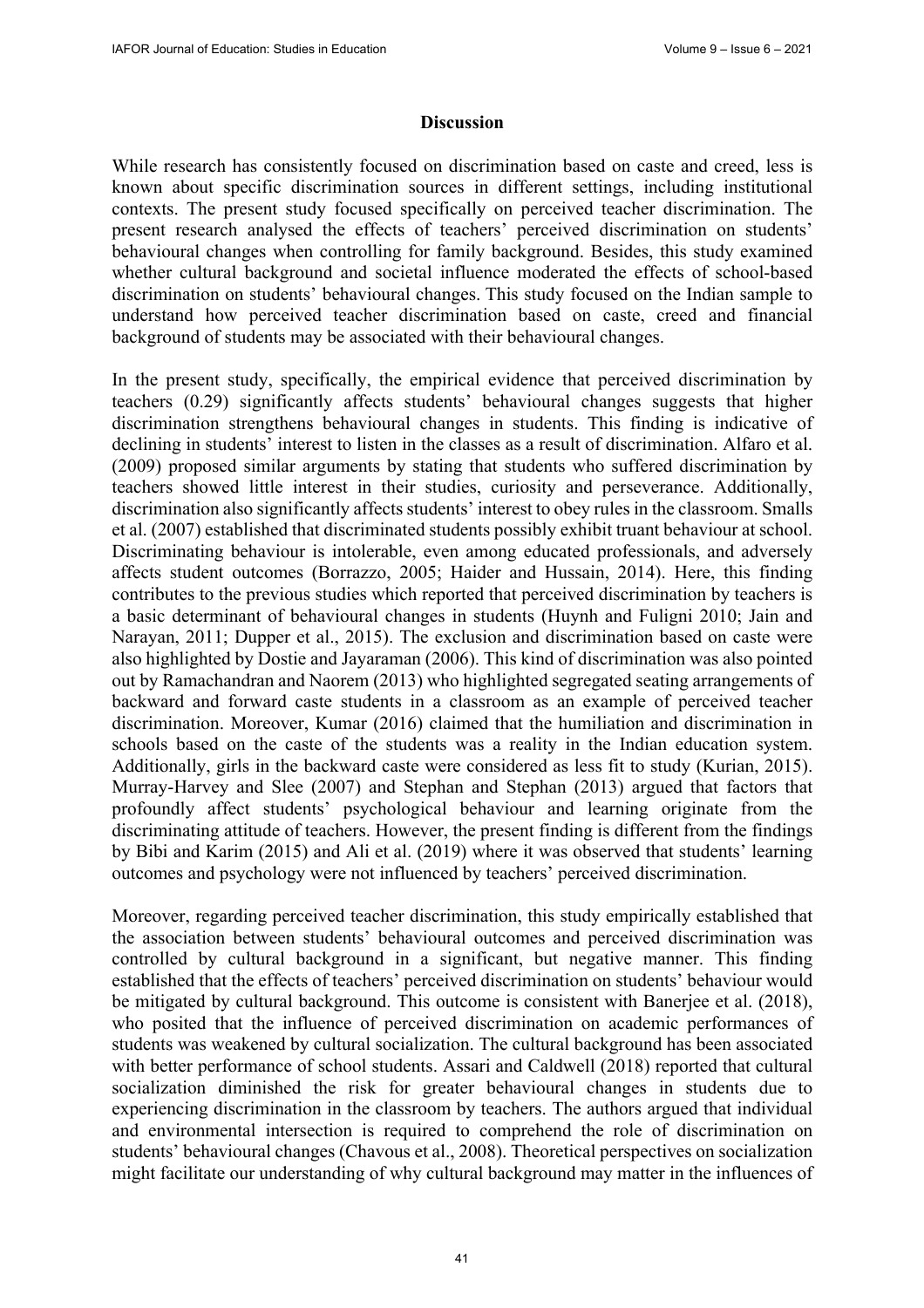perceived discrimination on students' developmental results (e.g., perceived teacher discrimination on students' behavioural changes). Cultural background shapes socialization and the different levels of teacher-student interaction (Brown and Harris, 2012). School students receive negative perceptions through caste- and creed-based discrimination, but they receive positive perceptions through cultural background, resulting in positive outcomes (Banerjee et al., 2018). Previous studies suggest that family background or socioeconomic status (Assari and Caldwell, 2017; Hudson et al., 2012) and cultural background (Assari et al., 2015; Beatty Moody et al., 2016) change experience and sensitivity to perceived discrimination. Interpretation of unclear or arguable situations depends on various factors including cultural identity that shapes the prominence of culture in gradual encounters (Sellers et al., 2006). However, the present finding is different from previous studies that found no controlling consequence of cultural background in the association between students' academic outcomes and teachers' caste- and creed-based perceived discrimination (Neblett et al., 2006). Furthermore, the present results for societal influence was not significant, indicating that societal influence was less of a concern in the present sample. This could be because of a particular sample of the present dataset, where information was gathered from respondents of the same locality and ethnicity.

#### **Conclusion**

With the survey data collected from class 8 to class 10 students of rural and urban schools in Krishnagiri district of Tamil Nadu, India, the present study explored the effect of perceived discrimination by teachers based on students' caste, creed and financial background on their behavioural changes how this effect is strengthened in the presence of cultural background and societal influence. Overall, the present study revealed that perceived teacher discrimination significantly leads to negative behavioural changes in students when controlling for family background. Moreover, the present study identified the moderating effect of cultural background on the direct association between students' behavioural changes and teachers' perceived discrimination.

#### **Implications**

The present study offers valuable insights for theoretical implications and practical implications. The present study adds to the existing literature concerning the negative effect of perceived teacher discrimination on behavioural changes in school students. Despite prior studies having examined the conflict-inducing approach of teachers based on students' religion, socio-economic status, and gender (Neblett et al., 2006), few studies have analysed the discriminating approach of teachers towards behavioural changes in students with regards to their cultural background, societal influence and family background (Ali et al., 2019). The present study provides evidence that cultural background may buffer the negative behavioural outcomes for school students as a result of perceived teacher discrimination, suggesting that cultural socialization may balance the effects of discrimination in the school context. Besides, the present results indicate that family background may be associated with behavioural changes in students due to perceived discrimination. Schools might include educational practices with a focus on culture to mitigate discriminating behaviour among students and foster better psychological and academic outcomes.

## **Recommendations**

Since the present findings reported that perceived teacher discrimination adversely affects students' behavioural changes, school authorities should emphasize sources that may lead to discriminating behaviour of teachers. Stricter actions towards intolerance to discrimination in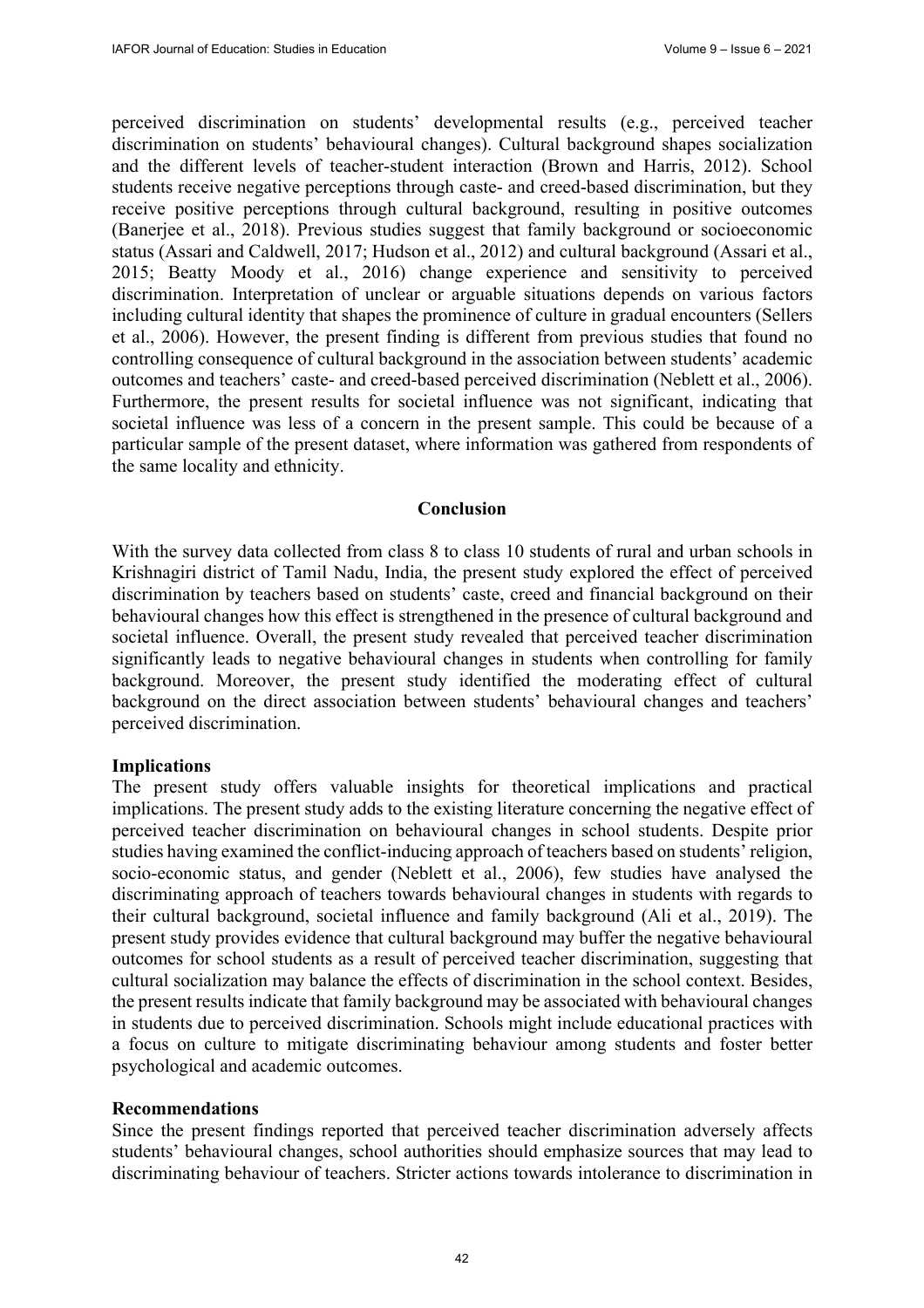terms of termination, suspension, or demotion should be effective to regulate these sources. Several interventions should be implemented by school authorities to alleviate perceived teacher discrimination. Schools should prioritize a diverse workforce of teachers. Finally, training programs should be conducted to educate teachers to mitigate blunt reactions and better handle discriminating attitudes. Repeated mistreatment is considered to emotionally affect students (Baldwin and Baldwin, 1986). Although eliminating negative interactions between teachers and students seems unrealistic, bias in teachers' approach towards students could be mitigated.

### **Limitations and Future Research Directives**

The present study emphasises on school-based students' perception of teacher discrimination and their views on their behavioural changes. Future research should consider the perceptions of teachers and parents to provide in-depth insights for understanding the impact of school-based perceived discrimination on students' behavioural outcomes and decrease the probability of bias in self-perceived response. In addition, the present study did not control for organizational and personal factors that could be a reason for perceived teacher discrimination. Future studies may emphasize additional factors, like institutional strategies, which tend to control the association between students' behavioural changes and teachers' perceived discrimination. This, in turn, would enable to comprehend framing institutional policies effective in regulating teachers' behaviour and attitude. Moreover, the cross-sectional aspect restricts the generalizability of findings as it provides an understanding of what is currently happening. Therefore, longitudinal studies should be conducted to understand the relationship between perceived teacher discrimination based on caste, creed and financial background and students' behavioural changes. Efforts must be made to understand how such a relationship is buffered by cultural-societal intersection and family background through different phases of the school level. A longitudinal study design on perceived discrimination might aid in understanding the nature and influence of the moderating factors.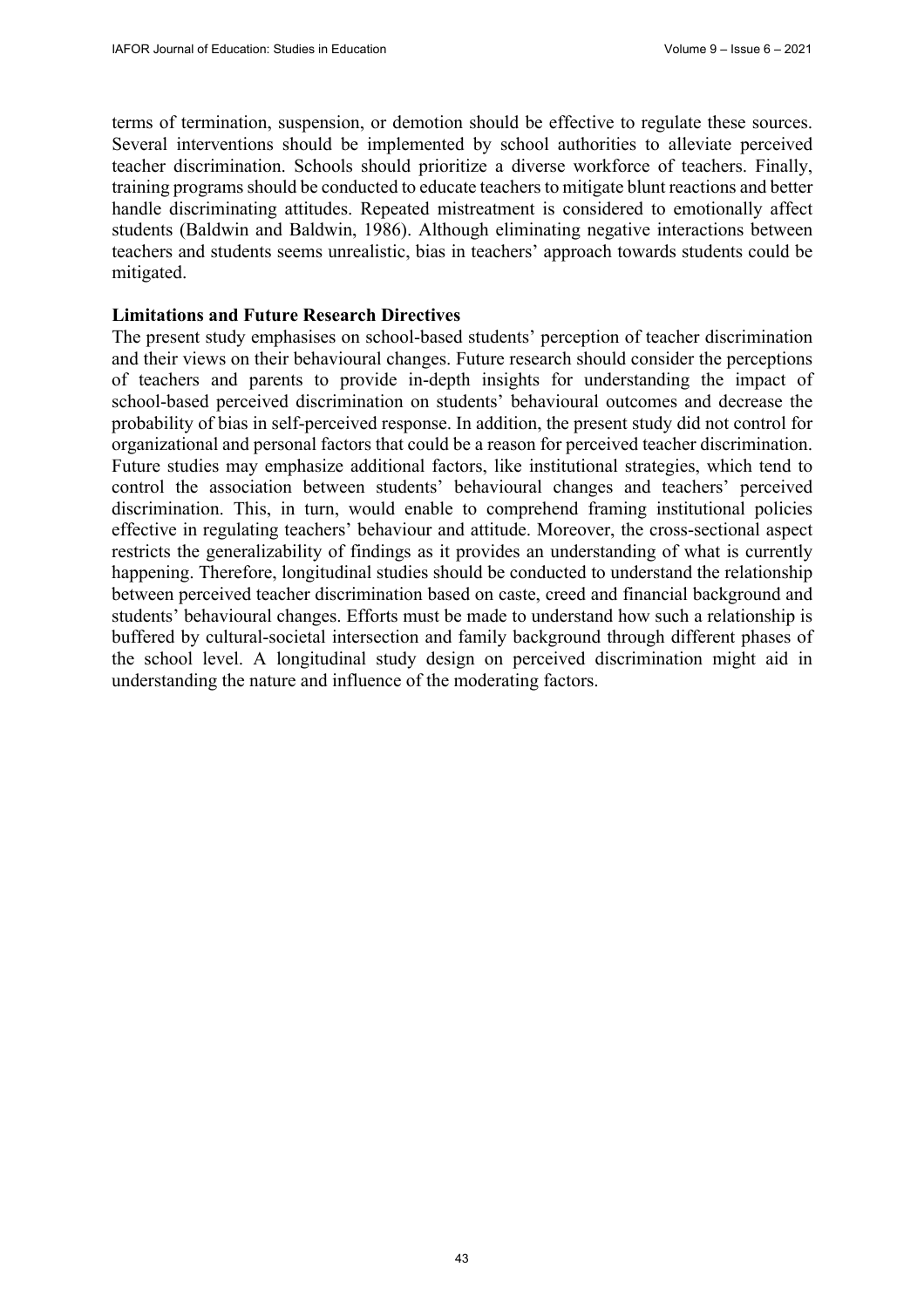#### **References**

- Adeyemo, A. B., & Kuyoro, S. O. (2013). Investigating the effect of students socioeconomic/family background on students academic performance in tertiary institutions using Decision Tree Algorithm. *ActaSATECH*, *4*(2), 61–78.
- Alfaro, E. C., Umaña-Taylor, A. J., Gonzales-Backen, M. A., Bámaca, M. Y., & Zeiders, K. H. (2009). Latino adolescents' academic success: The role of discrimination, academic motivation, and gender. *Journal of Adolescence*, *32*(4), 941-962. <https://doi.org/10.1016/j.adolescence.2008.08.007>
- Ali, M. R., Ashraf, B. N., & Shuai, C. (2019). Teachers' conflict-inducing attitudes and their repercussions on students' psychological health and learning outcomes. *International Journal of Environmental Research and Public Health*, *16*(14), 2534. <https://doi.org/10.3390/ijerph16142534>
- Alvarez, K. M., Kenny, M. C., Donohue, B., & Carpin, K. M. (2004). Why are professionals failing to initiate mandated reports of child maltreatment, and are there any empirically based training programs to assist professionals in the reporting process?. *Aggression and Violent Behaviour*, *9*(5), 563–578. <https://doi.org/10.1016/j.avb.2003.07.001>
- Assari, S., & Caldwell, C. H. (2017). Neighborhood safety and major depressive disorder in a national sample of black youth; gender by ethnic differences. *Children*, *4*(2), 14. <https://doi.org/10.3390/children4020014>
- Assari, S., & Caldwell, C. H. (2018). Teacher discrimination reduces school performance of African American youth: role of gender. *Brain Sciences*, *8*(10), 1–14. <https://doi.org/10.3390/brainsci8100183>
- Assari, S., & Lankarani, M. M. (2017). Discrimination and psychological distress: gender differences among Arab Americans. *Frontiers in Psychiatry*, *8*, 23. <https://doi.org/10.3389/fpsyt.2017.00023>
- Assari, S., Watkins, D. C., & Caldwell, C. H. (2015). Race attribution modifies the association between daily discrimination and major depressive disorder among blacks: the role of gender and ethnicity. *Journal of Racial and Ethnic Health Disparities*, *2*(2), 200-210. <https://doi.org/10.1007/s40615-014-0064-9>
- Baldwin, J. D., & Baldwin, J. I. (1986). *Behaviour Principles in Everyday Life*. Prentice-Hall, Englewood Cliffs, NJ, USA.
- Banerjee, M., Byrd, C., & Rowley, S. (2018). The relationships of school-based discrimination and ethnic-racial socialization to African American adolescents' achievement outcomes. *Social sciences*, *7*(10), 1–19. <https://doi.org/10.3390/socsci7100208>
- Beatty Moody, D. L., Waldstein, S. R., Tobin, J. N., Cassells, A., Schwartz, J. C., & Brondolo, E. (2016). Lifetime racial/ethnic discrimination and ambulatory blood pressure: The moderating effect of age. *Health Psychology*, *35*(4), 333–342. <https://doi.org/10.1037/hea0000270>
- Bibi, Z., & Karim, J. (2015). Causes & Consequences of Interpersonal Conflicts: A Survey of Labor in Public Sector of Baluchistan, Pakistan. *Journal of Managerial Sciences*, *9*(1), 102–112.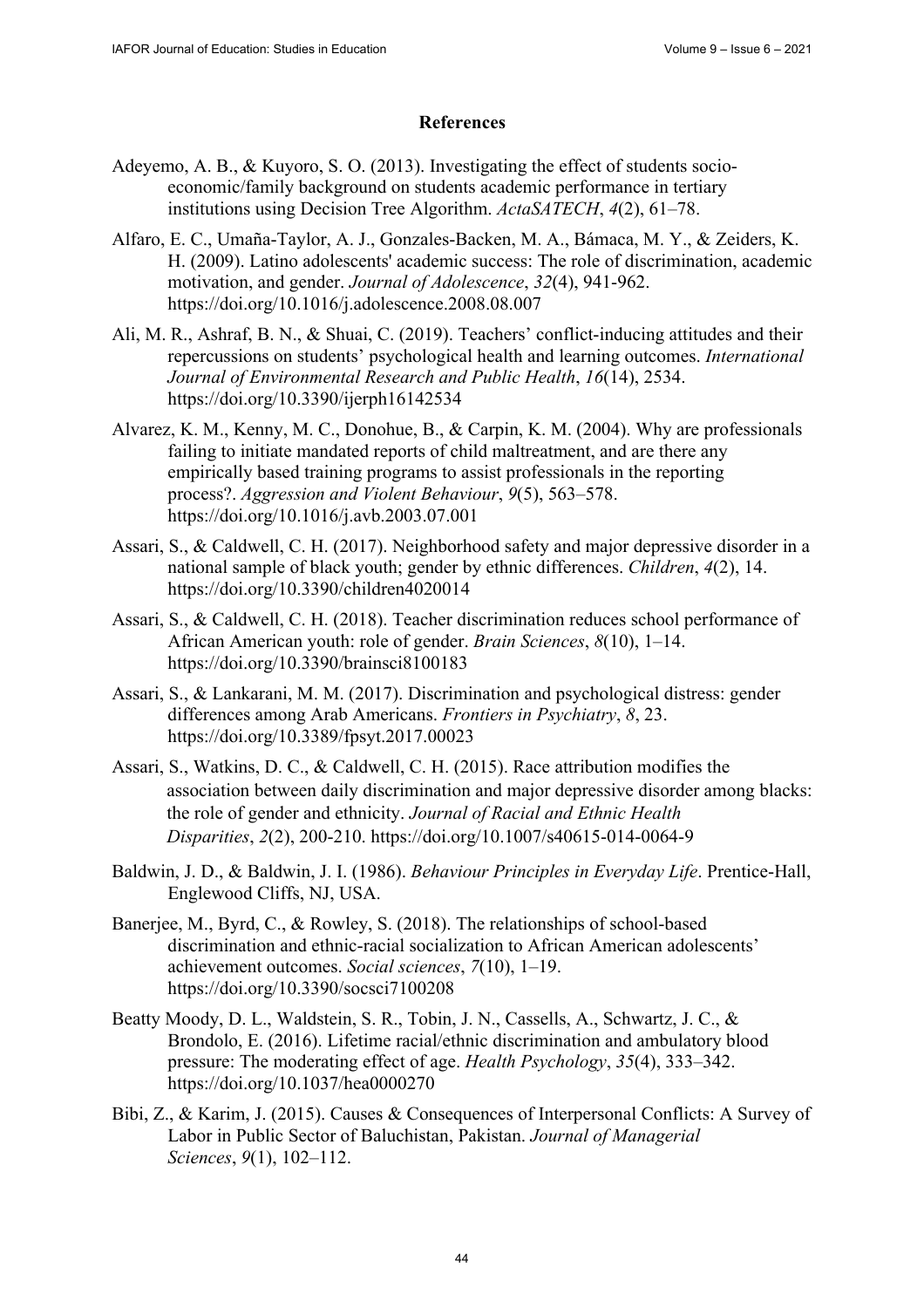- Borrazzo, M. E. (2005). *The Impact of Teacher Conflict Styles on Student Discipline Outcomes: A Triangulation Study of the Symbolic Interaction of the Teacher as Agent within the School Organizational Structure: A Case Study of Teacher Conflict Style Selection and the Discipline Outcomes That Result from Each Conflict Style*. United States of America, Bloomington, Indiana.
- Brondolo, E., Ver Halen, N. B., Pencille, M., Beatty, D., & Contrada, R. J. (2009). Coping with racism: A selective review of the literature and a theoretical and methodological critique. *Journal of Behavioural Medicine*, *32*(1), 64–88. <https://doi.org/10.1007/s10865-008-9193-0>
- Brown, G. W., & Harris, T. (Eds.). (2012). *Social origins of depression: A study of psychiatric disorder in women* (Vol. 2). Routledge, New York, NY, USA.
- Bryan, J., Williams, J. M., Kim, J., Morrison, S. S., & Caldwell, C. H. (2018). Perceived teacher discrimination and academic achievement among urban Caribbean Black and African American youth: School bonding and family support as protective factors. *Urban Education*, 1–24.<https://doi.org/10.1177/0042085918806959>
- Caldwell, C. H., Antonakos, C. L., Tsuchiya, K., Assari, S., Loney, D., & Hill, E. (2013). Masculinity as a moderator of discrimination and parenting on depressive symptoms and drinking behaviours among nonresident African-American fathers. *Psychology of Men & Masculinity*, *14*(1), 47–58.<https://doi.org/10.1037/a0029105>
- Carter, P. L., Skiba, R., Arredondo, M. I., & Pollock, M. (2017). You can't fix what you don't look at: Acknowledging race in addressing racial discipline disparities. *Urban Education*, *52*(2), 207–235.<https://doi.org/10.1177/0042085916660350>
- Chavous, T. M., Rivas-Drake, D., Smalls, C., Griffin, T., & Cogburn, C. (2008). Gender matters, too: the influences of school racial discrimination and racial identity on academic engagement outcomes among African American adolescents. *Developmental Psychology*, *44*(3), 637–654. <https://doi.org/10.1037/0012-1649.44.3.637>
- Cheng, S., & Klugman, J. (2010). School racial composition and biracial adolescents' school attachment. *The Sociological Quarterly*, *51*(1), 150–178. <https://doi.org/10.1111/j.1533-8525.2009.01166.x>
- Chin, W. W. (1998). *The partial least squares approach to structural equation modeling*. Marcoulides (Ed.), Methodology for business and management. Modern methods for business research (p. 295-336). Lawrence Erlbaum Associates Publishers, Mahwah, New Jersey.
- Cogburn, C. D., Chavous, T. M., & Griffin, T. M. (2011). School-based racial and gender discrimination among African American adolescents: Exploring gender variation in frequency and implications for adjustment. *Race and Social Problems*, *3*(1), 25–37. <https://doi.org/10.1007/s12552-011-9040-8>
- Desai, S., & Kulkarni, V. (2008). Changing educational inequalities in India in the context of affirmative action. *Demography*, *45*(2), 245–270.<https://doi.org/10.1353/dem.0.0001>

Dongre, T. (2017). Caste discrimination in primary education: a study of Telangana and Andhra Pradesh work on caste discrimination.pdf. *The Expression: An International Multidisciplinary e-Journal*, *3*(3).https://www.academia.edu/33523656/caste\_discrimination\_in\_primary\_educatio n a study of telangana and andhra pradesh work on caste discrimination pdf.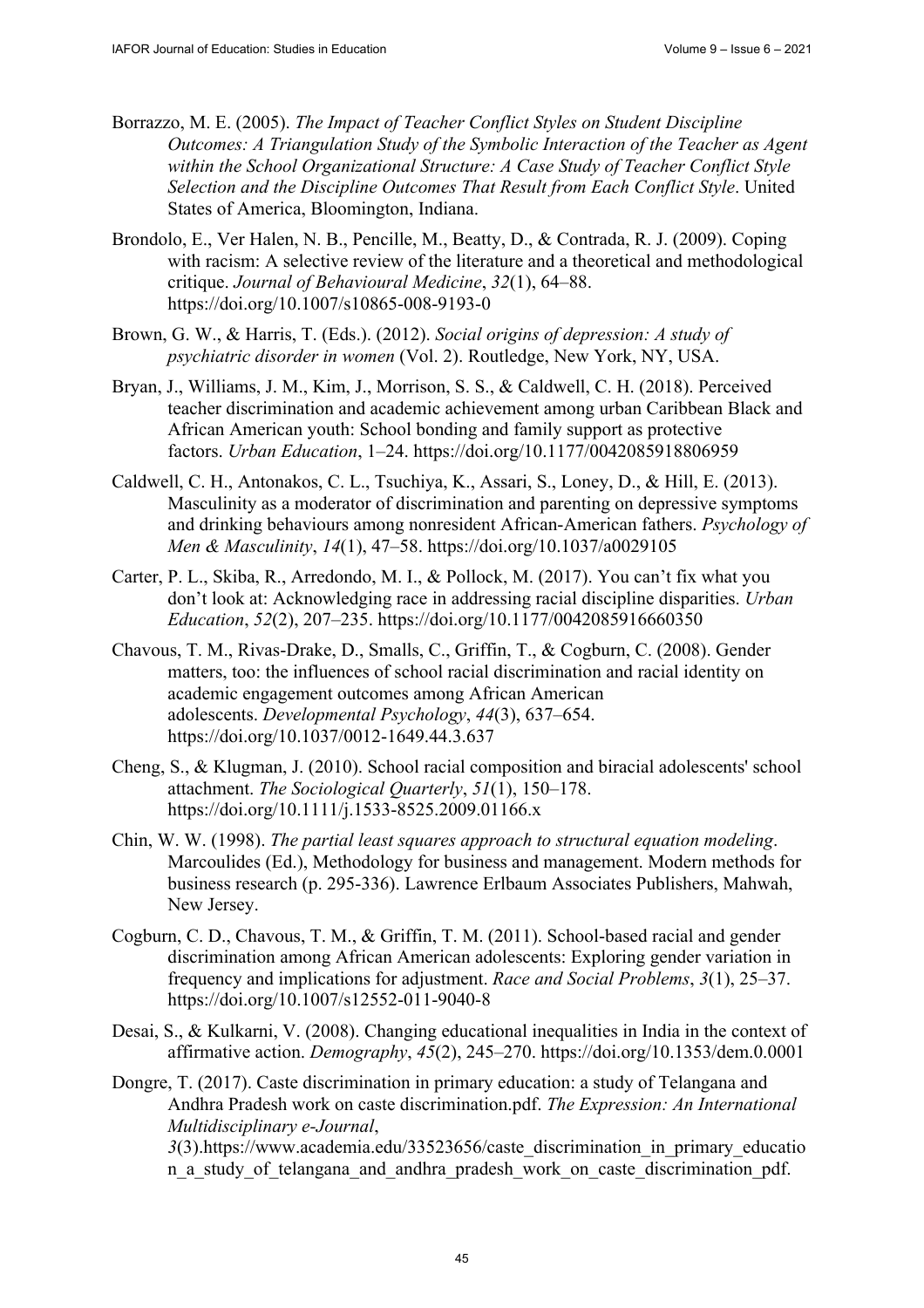- Dostie, B., & Jayaraman, R. (2006). Determinants of school enrollment in Indian villages. *Economic Development and Cultural Change*, *54*(2), 405–421. <https://doi.org/10.1086/497006>
- Dupper, D. R., Forrest-Bank, S., & Lowry-Carusillo, A. (2015). Experiences of religious minorities in public school settings: Findings from focus groups involving Muslim, Jewish, Catholic, and Unitarian Universalist youths. *Children and Schools*, *37*(1), 37– 45. <https://doi.org/10.1093/cs/cdu029>
- Fornell, C., & Larcker, D. F. (1981). Structural equation models with unobservable variables and measurement error: Algebra and statistics. *Journal of Marketing Research*, *18*(3), 382–388. <https://doi.org/10.2307/3150980>
- Fox, S., & Stallworth, L. E. (2005). Racial/ethnic bullying. Exploring links between bullying and racism in the US workplace. *Journal of Vocational Behaviour*, *66*, 438–456. <https://doi.org/10.1016/j.jvb.2004.01.002>
- García-Izquierdo, M., Ríos-Risquez, M. I., Carrillo-García, C., & Sabuco-Tebar, E. D. L. Á. (2018). The moderating role of resilience in the relationship between academic burnout and the perception of psychological health in nursing students. *Educational Psychology*, *38*(8), 1068–1079.<https://doi.org/10.1080/01443410.2015.1044944>
- Geisser, S. (1974). A predictive approach to the random effect model. *Biometrika*, *61*(1), 101–107.
- Gelişli, Y. (2007). Effects of teachers' attitudes and behaviour on students' attitudes, behaviour, and academic success in Turkey. *International Journal of Educational Reform*, *16*(1), 96–106.<https://doi.org/10.1177/105678790701600108>
- Giurgiu, R. L., Marica, M. A., & Ionescu, A. F. (2015). Students' Perception of Discrimination Against Minorities. *Procedia - Social and Behavioural Sciences*, *180*, 338–344. <https://doi.org/10.1016/j.sbspro.2015.02.126>
- Hagiwara, N., Slatcher, R. B., Eggly, S., & Penner, L. A. (2017). Physician racial bias and word use during racially discordant medical interactions. *Health Communication*, *32*(4), 401–408. <https://doi.org/10.1080/10410236.2016.1138389>
- Haider, S. Z., & Hussain, A. (2014). Relationship between teacher factors and student achievement: A correlational study of secondary schools. *US-China Education Review A*, *4*(7), 465–480.
- Hair, J., Hollingsworth, C. L., Randolph, A. B., & Chong, A. Y. L. (2017). An updated and expanded assessment of PLS-SEM in information systems research. *Industrial Management & Data Systems*, *117*(3), 442–458.
- Hamre, B. K., & Pianta, R. C. (2001). Early teacher–child relationships and the trajectory of children's school outcomes through eighth grade. *Child development*, *72*(2), 625–638. <https://doi.org/10.1111/1467-8624.00301>
- Hudson, D. L., Bullard, K. M., Neighbors, H. W., Geronimus, A. T., Yang, J., & Jackson, J. S. (2012). Are benefits conferred with greater socioeconomic position undermined by racial discrimination among African American men?. *Journal of Men's Health*, *9*(2), 127–136.
- Huynh, V. W. & Fuligni, A. J., (2010). Discrimination hurts: The academic, psychological, and physical well-being of adolescents. *Journal of Research on Adolescence*, *20*(4), 916–941. <https://doi.org/10.1111/j.1532-7795.2010.00670.x>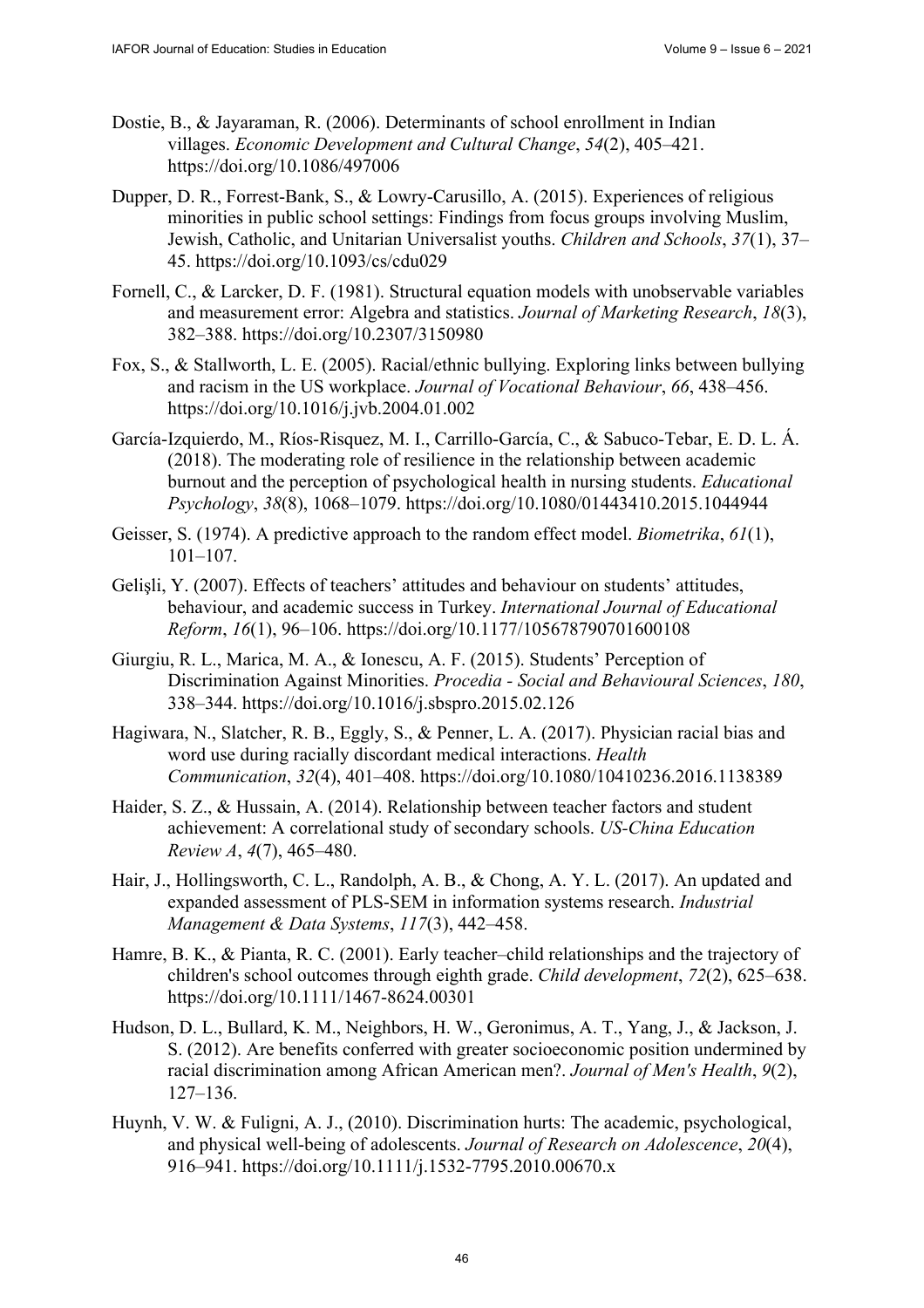- Jackson, M. I., Kiernan, K., & McLanahan, S. (2012). Immigrant–native differences in child health: Does maternal education narrow or widen the gap?. *Child Development*, *83*(5), 1501–1509. <https://doi.org/10.1111/j.1467-8624.2012.01811.x>
- Jain, T., & Narayan, T. (2011). Incentive to discriminate? An experimental investigation of teacher incentives in India. *An Experimental Investigation of Teacher Incentives in India (April 20, 2011)*.
- Jennings, P. A., & Greenberg, M. T. (2009). The prosocial classroom: Teacher social and emotional competence in relation to student and classroom outcomes. *Review of Educational Research*, *79*, 491–525.<https://doi.org/10.3102/0034654308325693>
- Jogdand, S. S., & Naik, J. (2014). Study of family factors in association with behaviour problems amongst children of 6-18 years age group. *International Journal of Applied and Basic Medical Research*, *4*(2), 86-89.
- Joseph, N., Sinha, U., & D'Souza, M. (2021). Assessment of determinants of behavioural problems among primary school children in Mangalore city of South India. *Current Psychology*.<https://doi.org/10.1007/s12144-020-01330-x>
- Kidger, J., Brockman, R., Tilling, K., Campbell, R., Ford, T., Araya, R., ... & Gunnell, D. (2016). Teachers' wellbeing and depressive symptoms, and associated risk factors: A large cross sectional study in English secondary schools. *Journal of Affective Disorders*, *192*, 76–82. <https://doi.org/10.1016/j.jad.2015.11.054>
- Lee, J. P., Lee, R. M., Hu, A. W., & Kim, O. M. (2015). Ethnic identity as a moderator against discrimination for transracially and transnationally adopted Korean American adolescents. *Asian American Journal of Psychology*, *6*(2), 154–163.
- Martinez Jr, C. R., DeGarmo, D. S., & Eddy, J. M. (2004). Promoting academic success among Latino youths. *Hispanic Journal of Behavioural Sciences*, *26*(2), 128-151.
- Mittal, D. (2020). Engaging with 'Caste': Curriculum, Pedagogy and Reception. *Space and Culture, India*, *8*(1), 101–110. <https://doi.org/10.20896/saci.v8i1.615>
- Murray-Harvey, R., & Slee, P. T. (2007). Supportive and stressful relationships with teachers, peers and family and their influence on students' social/emotional and academic experience of school. *Journal of Psychologists and Counsellors in Schools*, *17*(2), 126–147. <https://doi.org/10.1375/ajgc.17.2.126>
- Neblett Jr, E. W., Philip, C. L., Cogburn, C. D., & Sellers, R. M. (2006). African American adolescents' discrimination experiences and academic achievement: Racial socialization as a cultural compensatory and protective factor. *Journal of Black Psychology*, *32*(2), 199–218.
- OECD. (2017). *PISA 2015 results (Volume III): Students well-being*. Retrived from: [https://www.oecd-ilibrary.org/education/pisa-2015-results-volume-iii/students-sense](https://www.oecd-ilibrary.org/education/pisa-2015-results-volume-iii/students-sense-ofbelonging-by-immigrant-background_9789264273856-table125-en)ofbelonging-[by-immigrant-background\\_9789264273856-table125-en.](https://www.oecd-ilibrary.org/education/pisa-2015-results-volume-iii/students-sense-ofbelonging-by-immigrant-background_9789264273856-table125-en)
- Oyserman, D. (2008). Racial-ethnic self-schemas: Multidimensional identity-based motivation. *Journal of Research in Personality*, *42*(5), 1186–1198.
- Phinney, J. S. (2003). Ethnic identity and acculturation. *Acculturation: Advances in Theory, Measurement, and Applied Research*, eds K. M. Chun, O. P. Balls, and G. Mrin. American Psychological Association, Washington, pp. 63–81.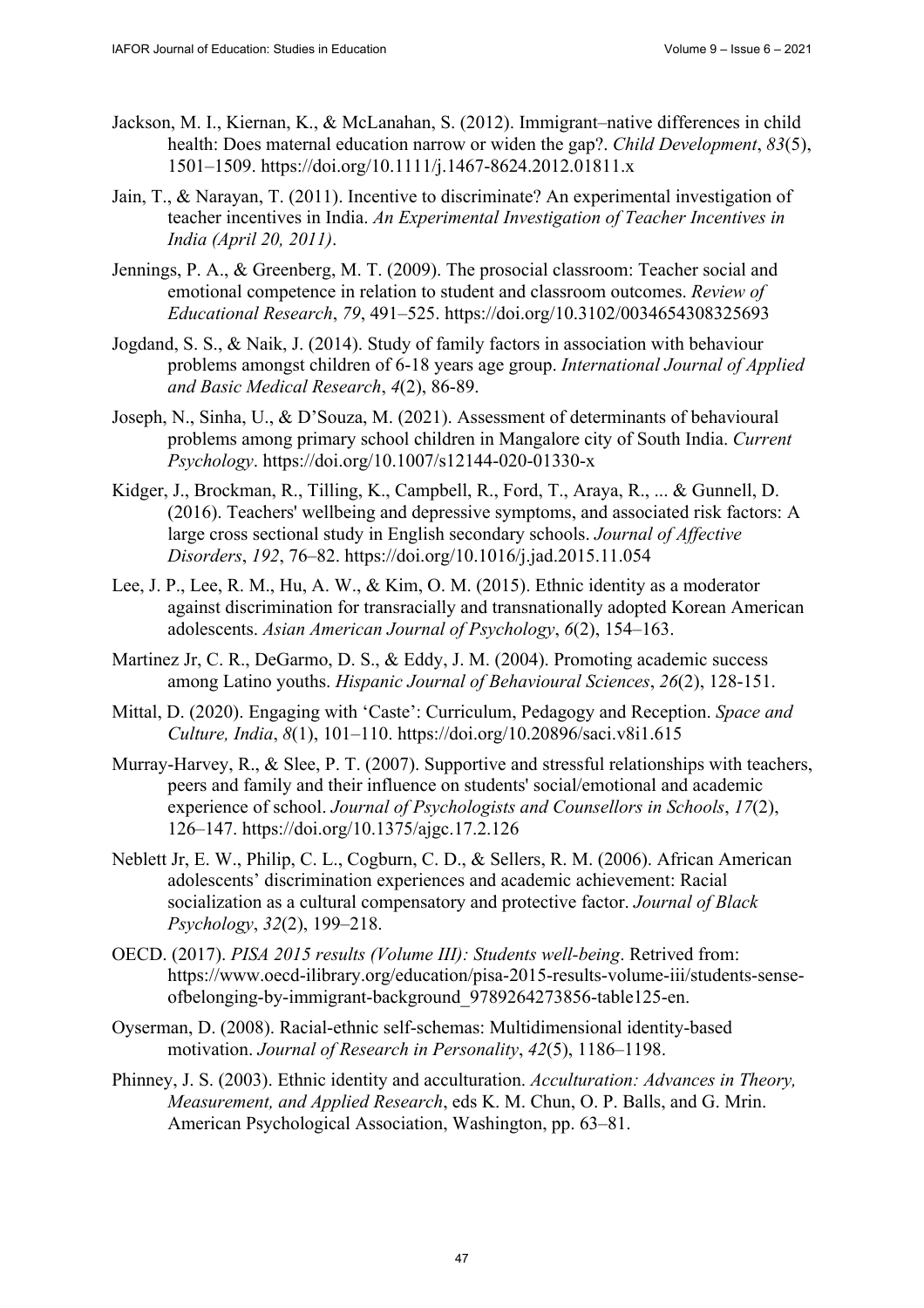- Ramachandran, V., & Naorem, T. (2013). What it means to be a Dalit or tribal child in our schools: A synthesis of a six-state qualitative study. *Economic and Political weekly*, 43–52.
- Robnett, R. D. (2016). Gender bias in STEM fields: Variation in prevalence and links to STEM self-concept. *Psychology of Women Quarterly, 40*(1), 65-79.
- Rosenbloom, S. R., & Way, N. (2004). Experiences of discrimination among African American, Asian American, and Latino adolescents in an urban high school. *Youth & Society*, *35*(4), 420–451.
- Sehgal, P., Jeffries, J., & Rappaport, N. (2017). Combatting race-related stress in the classroom. *Educational Leadership*, *75*(4), 51–55.
- Sellers, R. M., Copeland-Linder, N., Martin, P. P., & Lewis, R. L. H. (2006). Racial identity matters: The relationship between racial discrimination and psychological functioning in African American adolescents. *Journal of research on Adolescence*, *16*(2), 187– 216.
- Sisask, M., Värnik, P., Värnik, A., Apter, A., Balazs, J., Balint, M., ... & Wasserman, D. (2014). Teacher satisfaction with school and psychological well-being affects their readiness to help children with mental health problems. *Health Education Journal*, *73*(4), 382–393.<https://doi.org/10.1177/0017896913485742>
- Sitlhou, M. (2017). *India's Universities Are Falling Terribly Short on Addressing Caste Discrimination.* [The Wire. Retrieved from https://thewire.in/caste/india-universities](https://thewire.in/caste/india-universities-caste-discrimination)caste-[discrimination. Ac](https://thewire.in/caste/india-universities-caste-discrimination)cessed 21 July 2021.
- Slobodin, O., Icekson, T., Herman, L., & Vaknin, O. (2021). Perceived Discrimination and Motivation to Pursue Higher Education in Ethiopian-Origin Students: The Moderating Role of Ethnic Identity. *Frontiers in Psychology*, *12*, 2086. <https://doi.org/10.3389/fpsyg.2021.647180>
- Smalls, C., White, R., Chavous, T., & Sellers, R., (2007). Racial ideological beliefs and racial discrimination experiences as predictors of academic engagement among African American adolescents. *Journal of Black Psychology*, *33*(3), pp.299–330.
- Smart Richman, L., & Leary, M. R. (2009). Reactions to discrimination, stigmatization, ostracism, and other forms of interpersonal rejection: a multimotive model. *Psychological review*, *116*(2), 365. <https://doi.org/10.1037/a0015250>
- Soric, T. M. (2011). *The impact of teacher attitudes on academic achievement in disadvantaged schools* (doctoral dissertation). University of Toledo.
- Stephan, C. W., & Stephan, W. S. (2013). An integrated threat theory of prejudice. In ''Reducing Prejudice and Discrimination''(S. Oskamp, ed.). Psychology Press, New York, NY, USA, pp. 33–56.
- Sun, R. C. F., & Shek, D. T. L. (2012). Student classroom misbehaviour: an exploratory study based on teachers' perceptions. *The Scientific World Journal*, *2012*, 1–8. <https://doi.org/10.1100/2012/208907>
- Tajfel, H. (1999). Turner. JC (1986). The social identity theory of intergroup behaviour. *Psychology of Intergroup Relations*, 7–24.